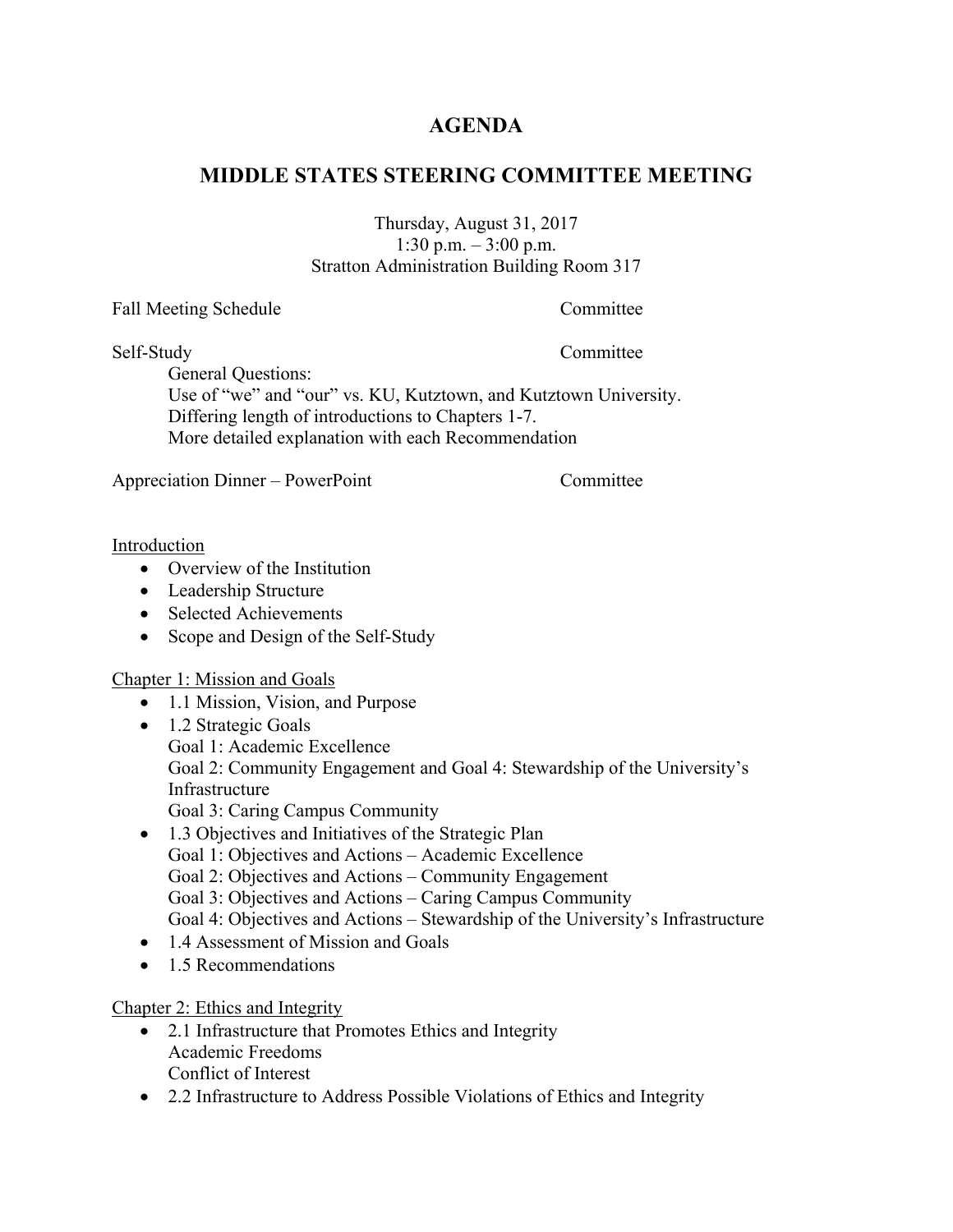Processes for Students Processes for Employees Processes for the General Public

- 2.3 Assessment of Ethics and Integrity
- 2.4 Respect
- 2.5 Compliance with Laws and Regulations Prevention of Discrimination and Support of Campus Safety Public Dissemination of Information
- 2.6 Hiring, Classification, Evaluation, and Termination Fairness in Evaluations
- 2.7 Campus Safety
- 2.8 Communications
- 2.9 Recommendations

#### Chapter 3: Design and Delivery of the Student Learning Experience

- 3.1 University Processes that Encourage Best Practices
- 3.2 A Qualified and Sufficient Faculty Promoting Faculty Excellence
- 3.3 General Education
- 3.4 Academic Programs College of Business College of Education College of Liberal Arts and Sciences College of Visual and Performing Arts
- 3.5 Recommendations

#### Chapter 4: Support of the Student Experience

#### Chapter 5: Educational Effectiveness Assessment

- 5.1 Articulating Student Learning Outcomes
- 5.2 Monitoring of Expectations of Student Learning and Curriculum Mapping
- 5.3 Data Collection, Analysis, and Improvement Program Review and Effectiveness Program Assessment Data and Analysis Dissemination of Assessment Results
- 5.4 Post University Career and Educational Success Outcomes Survey Alumni Survey
- 5.5 Assessment of Educational Effectiveness
- 5.6 Recommendations

#### Chapter 6: Planning, Resources, and Institutional Improvement

- 6.1 Budget Planning and Allocation Processes
- 6.2 Fiscal and Human Resources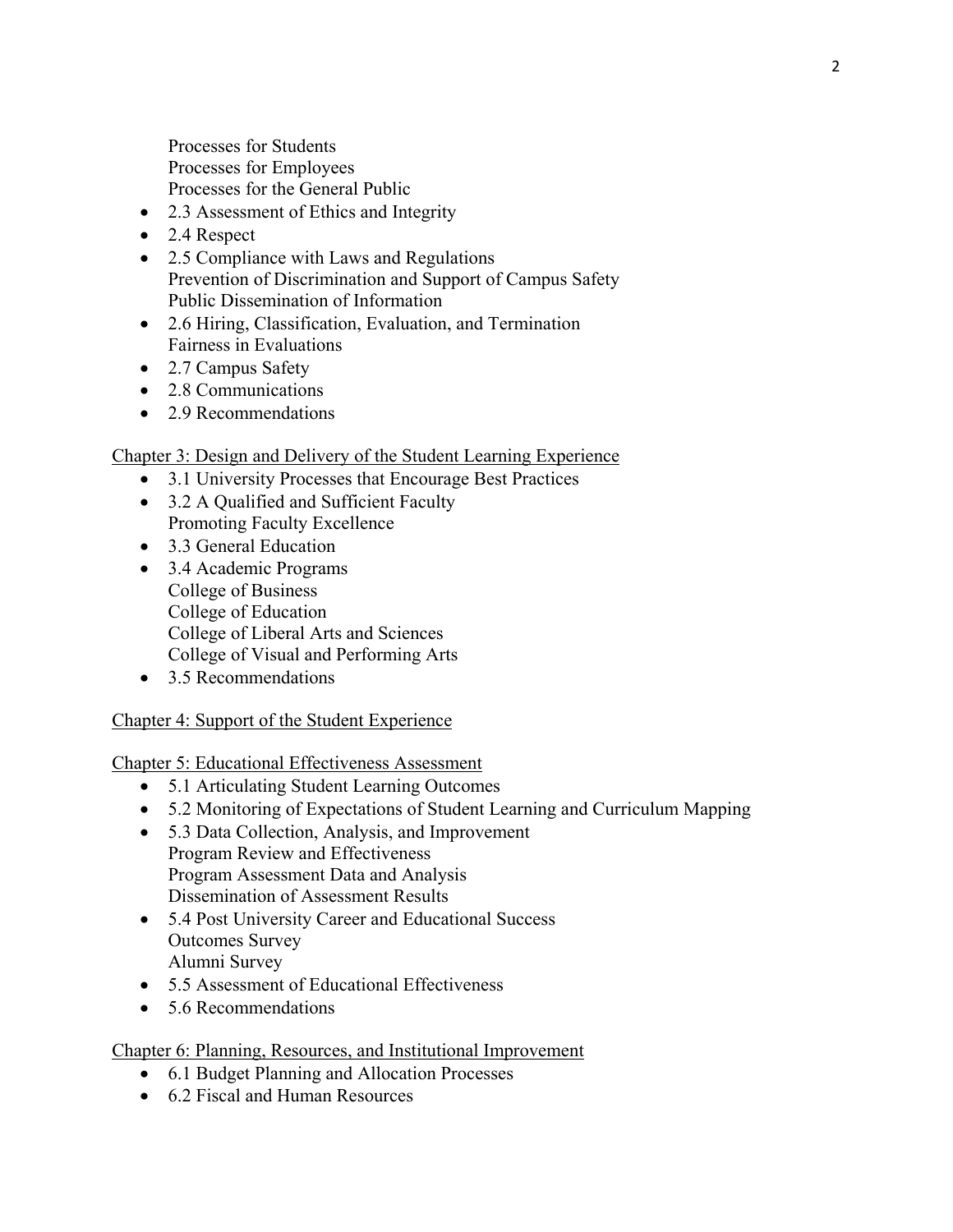- 6.3 Facilities and Technology
- $\bullet$  6.4 Audit
- 6.5 Assessment of Planning, Resources, and Institutional Improvement
- 6.6 Recommendations

Chapter 7: Governance, Leadership, and Administration

- 7.1 Governance
- 7.2 Board of Governors and Council of Trustees
- 7.3 University Administration
- 7.4 Tripartite Governance Structure
- 7.5 Student Involvement in Governance
- 7.6 Communication
- 7.7 Assessment of Governance, Leadership, and Administration
- 7.8 Recommendations

#### **Fall 2017 Meeting Schedule**

Thursday, August 31 Thursday, September 14 Thursday, September 28 Thursday, October 12 Thursday, October 26 (no meeting – Dr. Ettling campus visit) Thursday, November 9 Thursday, November 23 (no meeting – Thanksgiving holiday) Thursday, November 30 Thursday, December 7 (no meeting – Council of Trustees meeting) Thursday, December 14 Thursday, December 28 (no meeting – University closed)

Next Meeting: **Thursday, September 14, 2017**; 1:30 p.m. – 3:00 p.m.; Stratton Administration Building Room 317

#### **Reminders:**

Monday, September 25, 2017 – Appreciation Dinner Monday, October 9, 2017 – send draft Self-Study to Dr. John Ettling Thursday, October 26, 2017 – Dr. John Ettling Preliminary Campus Visit Friday, January 19, 2018 – send Self-Study to Middle States Sunday, March 4, 2018 – Wednesday, March 7, 2018 (External Team Visit)

Questions to be answered related to Self-Study:

1. How are the institution's stated student learning outcomes appropriate to their mission, programs, degree, and students?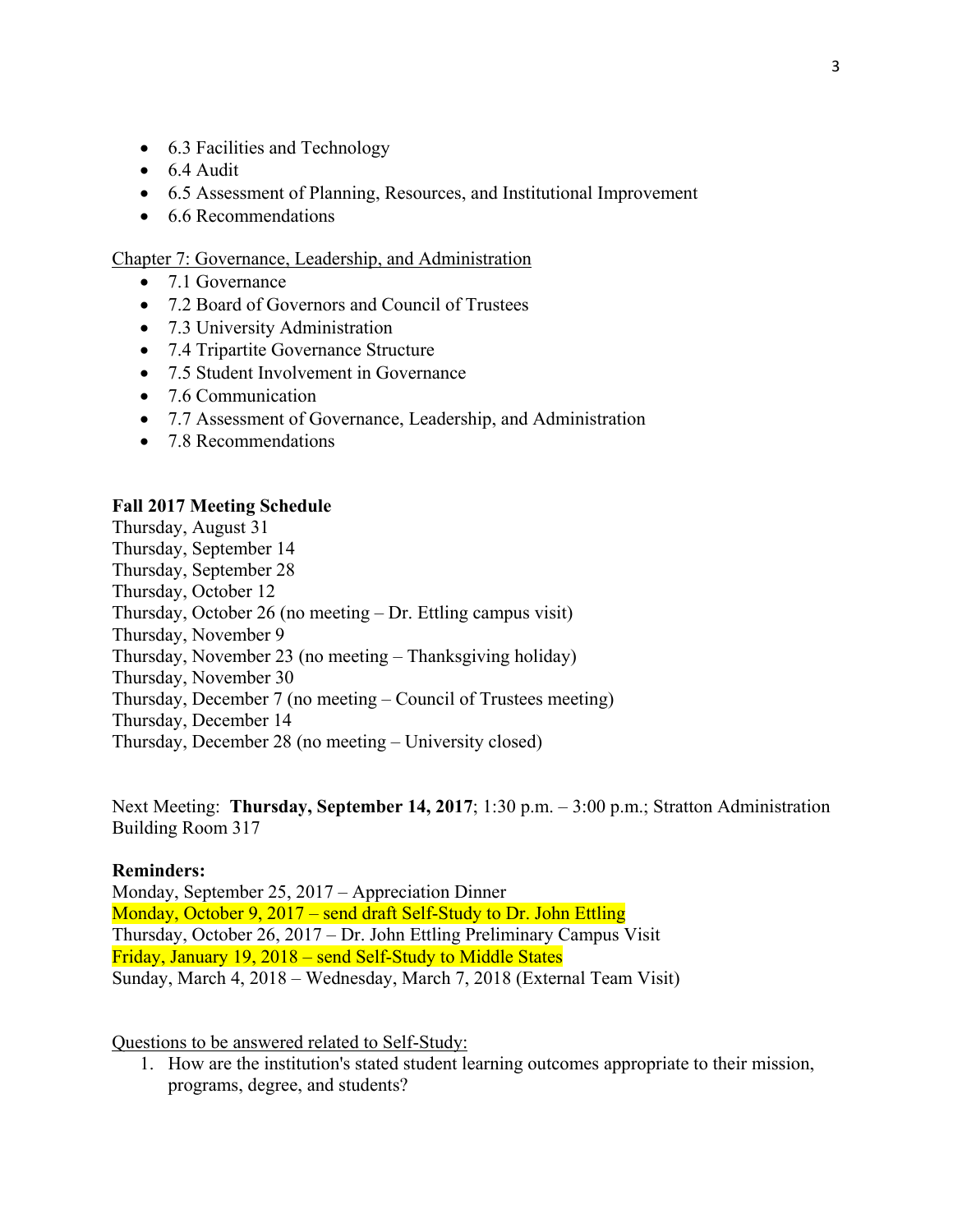- 2. What evidence has the institution provided that students achieve their stated learning outcomes and goals?
- 3. In what ways does the institution analyze and use evidence of student learning?
- 4. How does the institution evaluate and improve the effectiveness of their efforts to assess and improve student learning?
- 5. In what ways does the institution inform the public and other stakeholders about what students are learning and how well do they do this?

- Does chapter address criteria outlined in the Standard?
- Does chapter go beyond addressing criteria outlined in the Standard?
- Does chapter present University in a positive, yet honest, manner?
- Does chapter utilize sufficient data to document statements and recommendation(s)?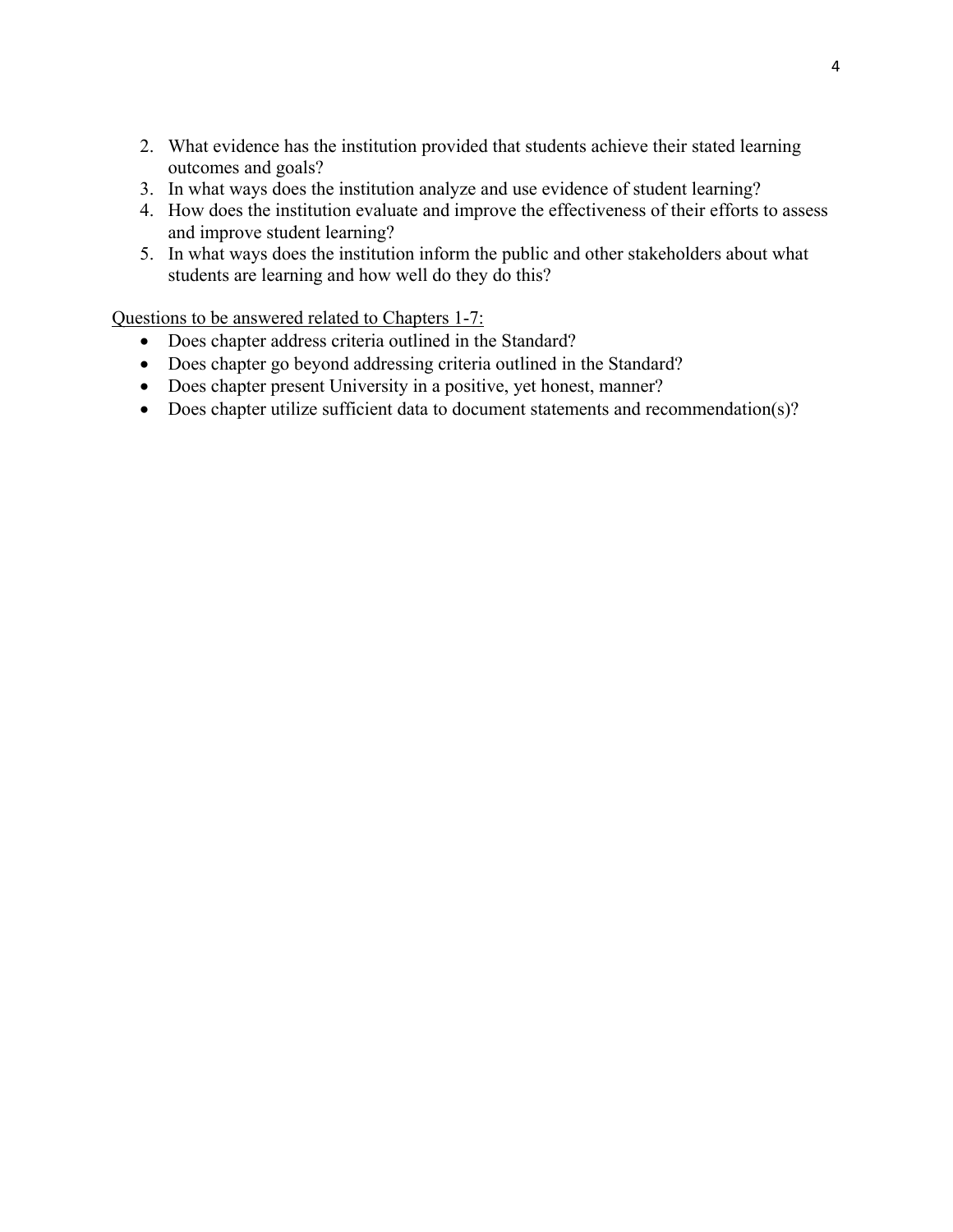## **AGENDA**

## **MIDDLE STATES STEERING COMMITTEE MEETING**

Tuesday, September 19, 2017 12:00 p.m. – 1:30 p.m. Stratton Administration Building Room 317

| Appreciation Dinner – PowerPoint Slides | Committee    |
|-----------------------------------------|--------------|
| Dr. Ettling Preliminary Campus Visit    | Committee    |
| Chapter 6                               | J. Silberman |
| Chapter 7                               | G. Clary     |

Introduction

- Overview of the Institution
- Leadership Structure
- Selected Achievements
- Scope and Design of the Self-Study

#### Chapter 1: Mission and Goals

- 1.1 Mission, Vision, and Purpose
- 1.2 Strategic Goals Goal 1: Academic Excellence Goal 2: Community Engagement and Goal 4: Stewardship of the University's Infrastructure Goal 3: Caring Campus Community
- 1.3 Objectives and Initiatives of the Strategic Plan Goal 1: Objectives and Actions – Academic Excellence Goal 2: Objectives and Actions – Community Engagement Goal 3: Objectives and Actions – Caring Campus Community Goal 4: Objectives and Actions – Stewardship of the University's Infrastructure
- 1.4 Assessment of Mission and Goals
- 1.5 Recommendations

#### Chapter 2: Ethics and Integrity

- 2.1 Infrastructure that Promotes Ethics and Integrity Academic Freedoms Conflict of Interest
- 2.2 Infrastructure to Address Possible Violations of Ethics and Integrity Processes for Students Processes for Employees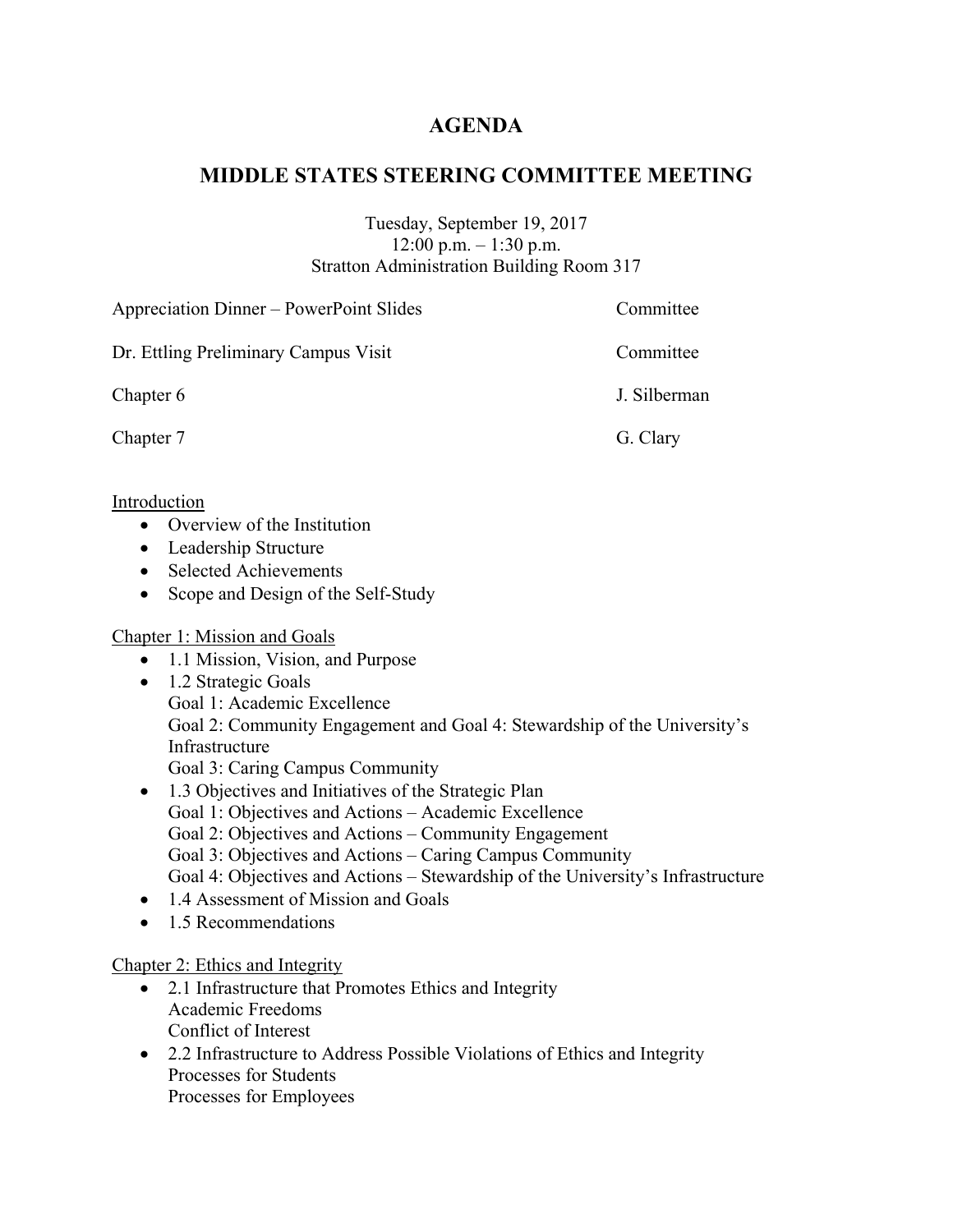Processes for the General Public

- 2.3 Assessment of Ethics and Integrity
- 2.4 Respect
- 2.5 Compliance with Laws and Regulations Prevention of Discrimination and Support of Campus Safety Public Dissemination of Information
- 2.6 Hiring, Classification, Evaluation, and Termination Fairness in Evaluations
- 2.7 Campus Safety
- 2.8 Communications
- 2.9 Recommendations

Chapter 3: Design and Delivery of the Student Learning Experience

- 3.1 University Processes that Encourage Best Practices
- 3.2 A Qualified and Sufficient Faculty Promoting Faculty Excellence
- 3.3 General Education
- 3.4 Academic Programs College of Business College of Education College of Liberal Arts and Sciences College of Visual and Performing Arts
- 3.5 Recommendations

#### Chapter 4: Support of the Student Experience

- 4.1 A Snapshot of our Success
- 4.2 Admissions Policies and Processes
- 4.3 Academic Supports for Student Success
- 4.4 Financial Supports for Student Success
- 4.5 Rounding out the Student Experience
- 4.6 Reflection on Support of the Student Experience
- 4.7 Recommendations

#### Chapter 5: Educational Effectiveness Assessment

- 5.1 Articulating Student Learning Outcomes
- 5.2 Monitoring of Expectations of Student Learning and Curriculum Mapping
- 5.3 Data Collection, Analysis, and Improvement Program Review and Effectiveness Program Assessment Data and Analysis Dissemination of Assessment Results
- 5.4 Post University Career and Educational Success Outcomes Survey Alumni Survey
- 5.5 Assessment of Educational Effectiveness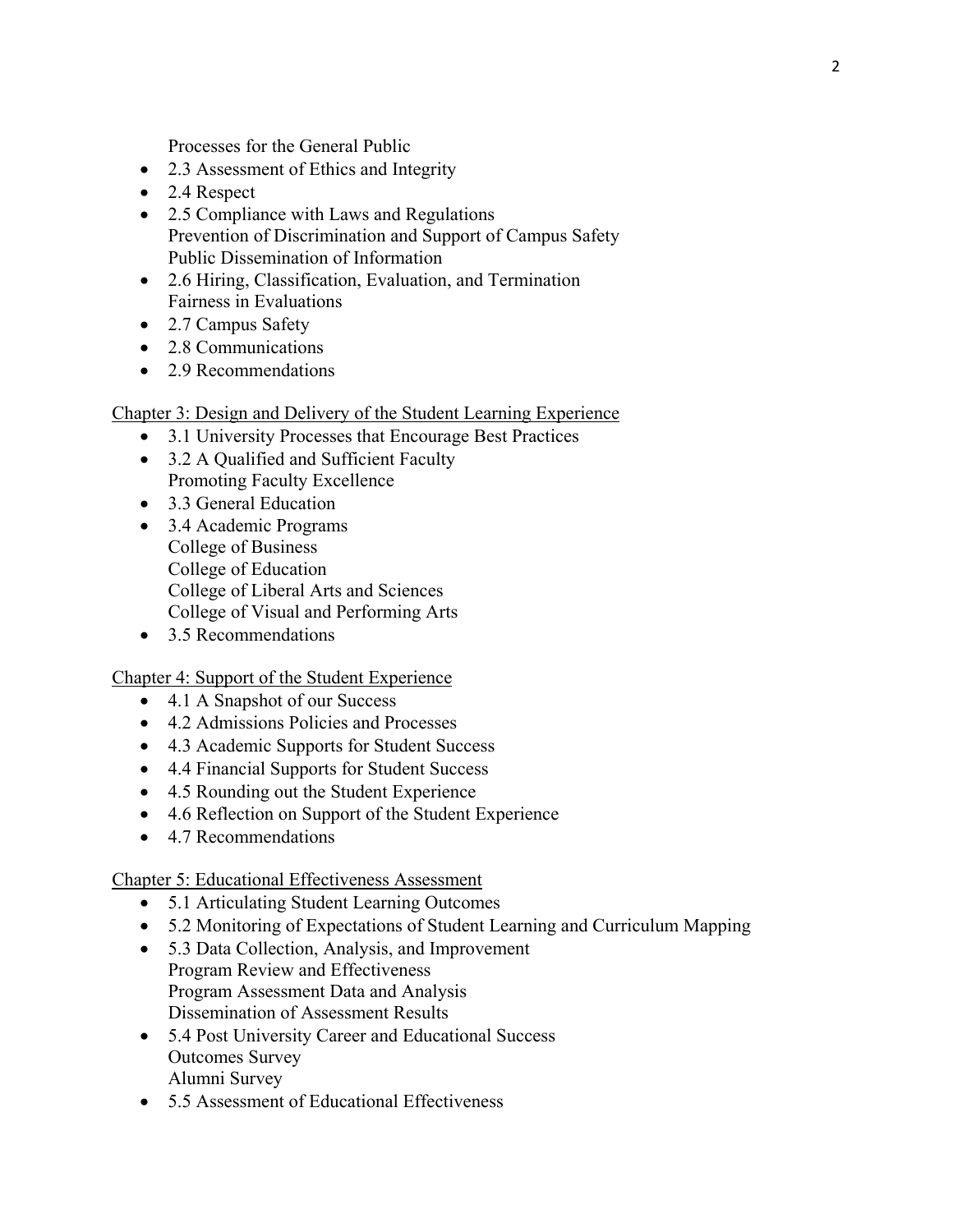• 5.6 Recommendations

Chapter 6: Planning, Resources, and Institutional Improvement

- 6.1 Institutional Planning Processes
- 6.2 Fiscal Overview and Resource Allocation Processes E & G Base Budget Revenue Projections E & G Base Budget Expenditure Projections Strategic Initiative Request Process Other Operating Budget Processes Capital Budget Process
- 6.3 Sufficiency of Resources Financial Resources Human Resources Facilities and Technology
- 6.4 Audit
- 6.5 Assessment of Planning, Resources, and Institutional Improvement Institutional Assessment Unit Assessment
- 6.6 Recommendations

Chapter 7: Governance, Leadership, and Administration

- 7.1 Act 188 The Legislative Foundation of the University
- 7.2 Shared Governance
- 7.3 Council of Trustees
- 7.4 The President and University Administration
- 7.5 Student Involvement in Governance
- 7.6 Communication
- 7.7 Assessment of Governance, Leadership, and Administration
- 7.8 Recommendations

#### **Fall 2017 Meeting Schedule**

Thursday, August 31 Thursday, September 14 Thursday, September 28 Thursday, October 12 Thursday, October 26 (no meeting – Dr. Ettling campus visit) Thursday, November 9 Thursday, November 23 (no meeting – Thanksgiving holiday) Thursday, November 30 Thursday, December 7 (no meeting – Council of Trustees meeting) Thursday, December 14

Thursday, December 28 (no meeting – University closed)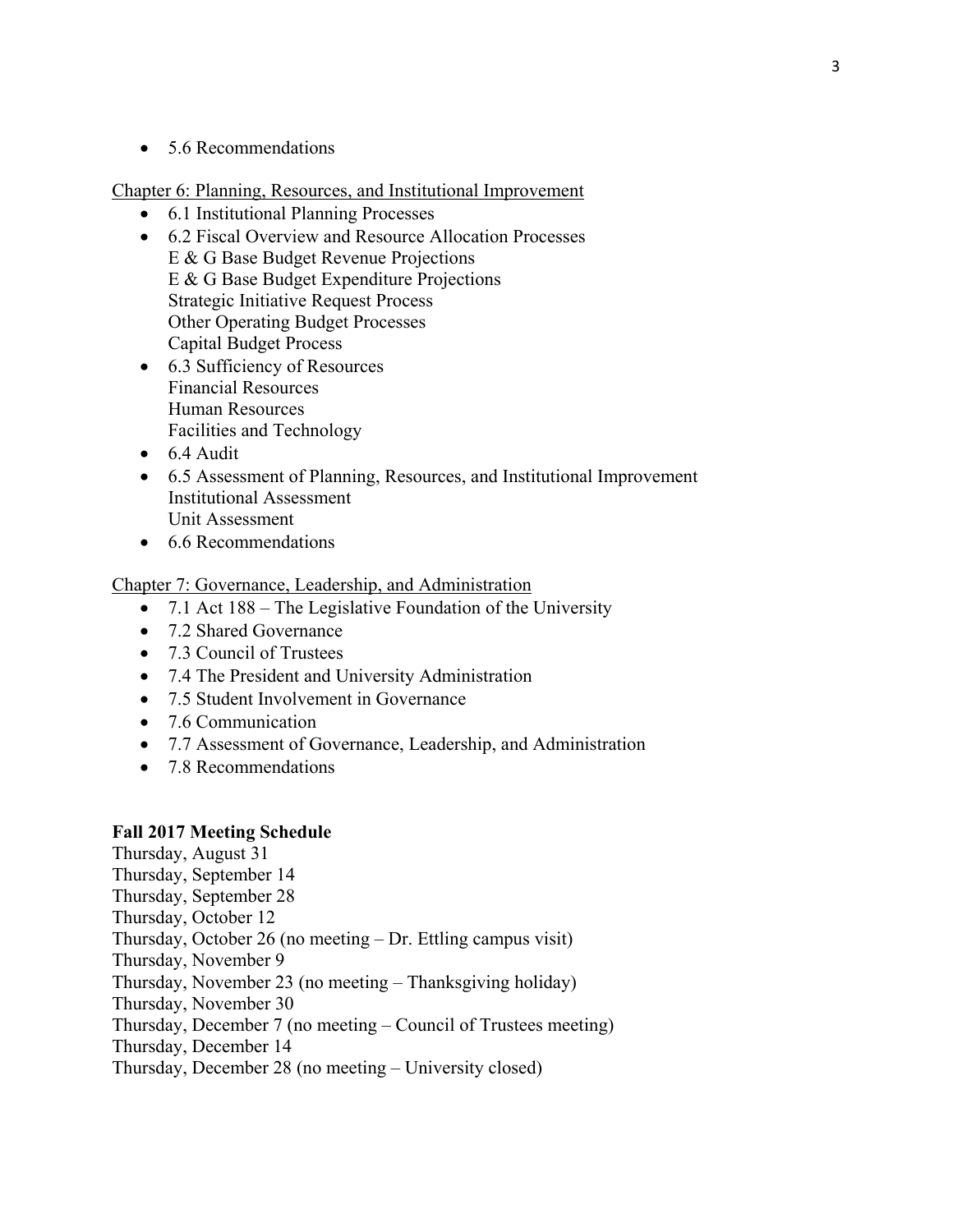Next Meeting: **Thursday, September 28, 2017**; 1:30 p.m. – 3:00 p.m.; Stratton Administration Building Room 317

#### **Reminders:**

Monday, September 25, 2017 – Appreciation Dinner Monday, October 9, 2017 – send draft Self-Study to Dr. John Ettling Thursday, October 26, 2017 – Dr. John Ettling Preliminary Campus Visit Friday, January 19, 2018 – send Self-Study to Middle States Sunday, March 4, 2018 – Wednesday, March 7, 2018 (External Team Visit)

Questions to be answered related to Self-Study:

- 1. How are the institution's stated student learning outcomes appropriate to their mission, programs, degree, and students?
- 2. What evidence has the institution provided that students achieve their stated learning outcomes and goals?
- 3. In what ways does the institution analyze and use evidence of student learning?
- 4. How does the institution evaluate and improve the effectiveness of their efforts to assess and improve student learning?
- 5. In what ways does the institution inform the public and other stakeholders about what students are learning and how well do they do this?

- Does chapter address criteria outlined in the Standard?
- Does chapter go beyond addressing criteria outlined in the Standard?
- Does chapter present University in a positive, yet honest, manner?
- Does chapter utilize sufficient data to document statements and recommendation(s)?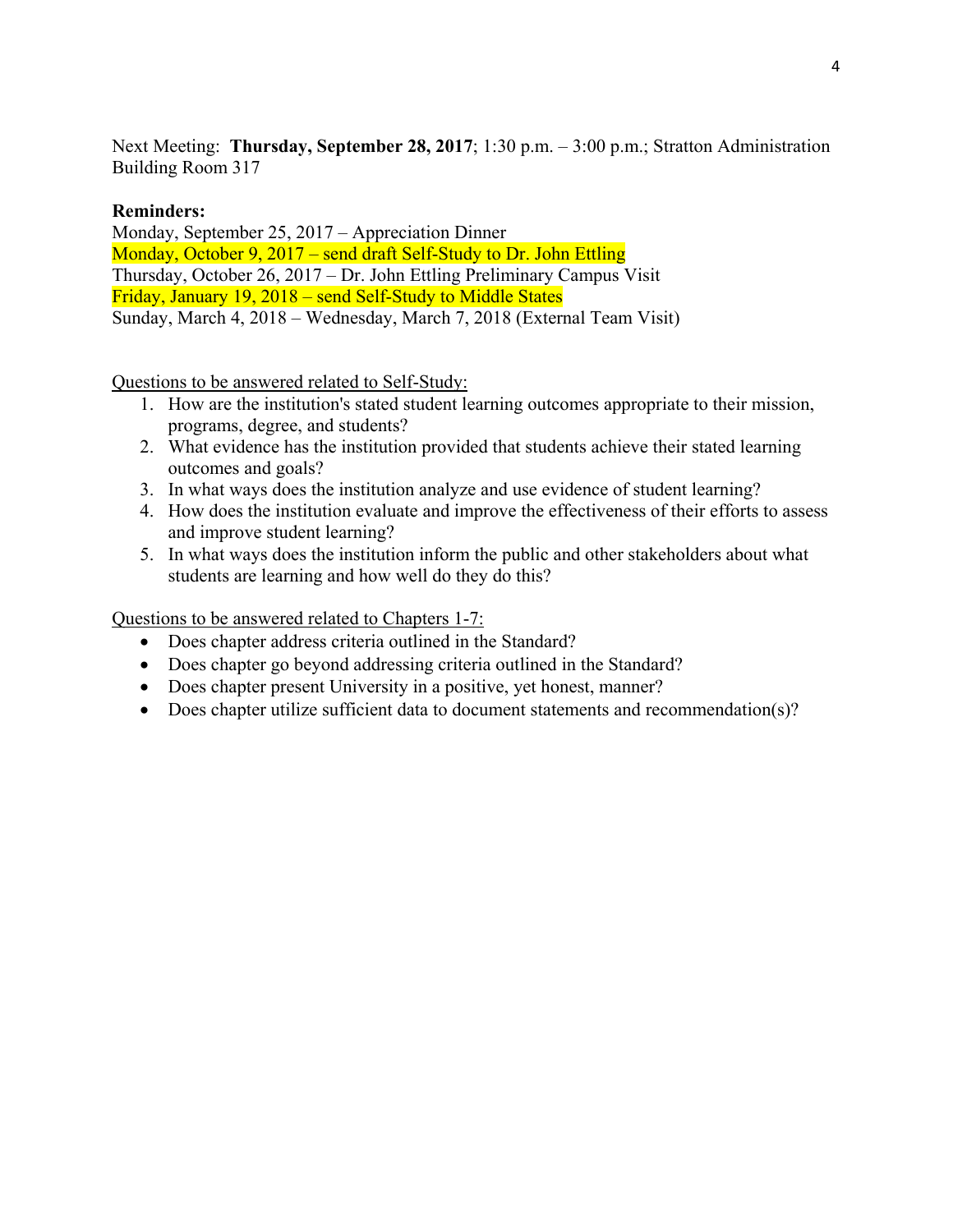## **AGENDA**

## **MIDDLE STATES STEERING COMMITTEE MEETING**

Thursday, September 28, 2017 1:30 p.m. – 3:00 p.m. Stratton Administration Building Room 317

| Appreciation Dinner - Debriefing                                                                                                                                                                                                                                                                                                                                                                                                                                                                                                                                                                                                                          | Committee                                          |
|-----------------------------------------------------------------------------------------------------------------------------------------------------------------------------------------------------------------------------------------------------------------------------------------------------------------------------------------------------------------------------------------------------------------------------------------------------------------------------------------------------------------------------------------------------------------------------------------------------------------------------------------------------------|----------------------------------------------------|
| New Middle States Liaison<br>Dr. Idna Corbett                                                                                                                                                                                                                                                                                                                                                                                                                                                                                                                                                                                                             | Committee                                          |
| Middle States Update - SPRC Meeting<br>(Friday, September 29, 2017)                                                                                                                                                                                                                                                                                                                                                                                                                                                                                                                                                                                       | Committee                                          |
| Friday, October 6 (10:00 a.m. $- 1:30$ p.m.)<br>Monday, October 9 (8:00 a.m. - 2:00 p.m.)                                                                                                                                                                                                                                                                                                                                                                                                                                                                                                                                                                 | Self-Study Draft Meetings<br>(chapter assignments) |
| Self-Study Draft #10                                                                                                                                                                                                                                                                                                                                                                                                                                                                                                                                                                                                                                      | Committee                                          |
| Introduction<br>Overview of the Institution<br>$\bullet$<br>Leadership Structure<br>$\bullet$<br>Demographic Growth and Change<br>$\bullet$<br><b>Selected Achievements</b><br>$\bullet$<br>Goal 1: Academic Excellence<br>Goal 2: Community Engagement<br>Goal 3: Caring Campus Community<br>Goal 4: Stewardship of the University's Infrastructure<br>Scope and Design of the Self-Study                                                                                                                                                                                                                                                                |                                                    |
| <b>Chapter 1: Mission and Goals</b><br>• 1.1 Mission, Vision, and Purpose<br>1.2 Strategic Goals<br>$\bullet$<br>Goal 1: Academic Excellence<br>Goal 2: Community Engagement and Goal 4: Stewardship of the University's<br>Infrastructure<br>Goal 3: Caring Campus Community<br>1.3 Objectives and Initiatives of the Strategic Plan<br>$\bullet$<br>Goal 1: Objectives and Actions - Academic Excellence<br>Goal 2: Objectives and Actions - Community Engagement<br>Goal 3: Objectives and Actions – Caring Campus Community<br>Goal 4: Objectives and Actions - Stewardship of the University's Infrastructure<br>1.4 Assessment of Mission and Goals |                                                    |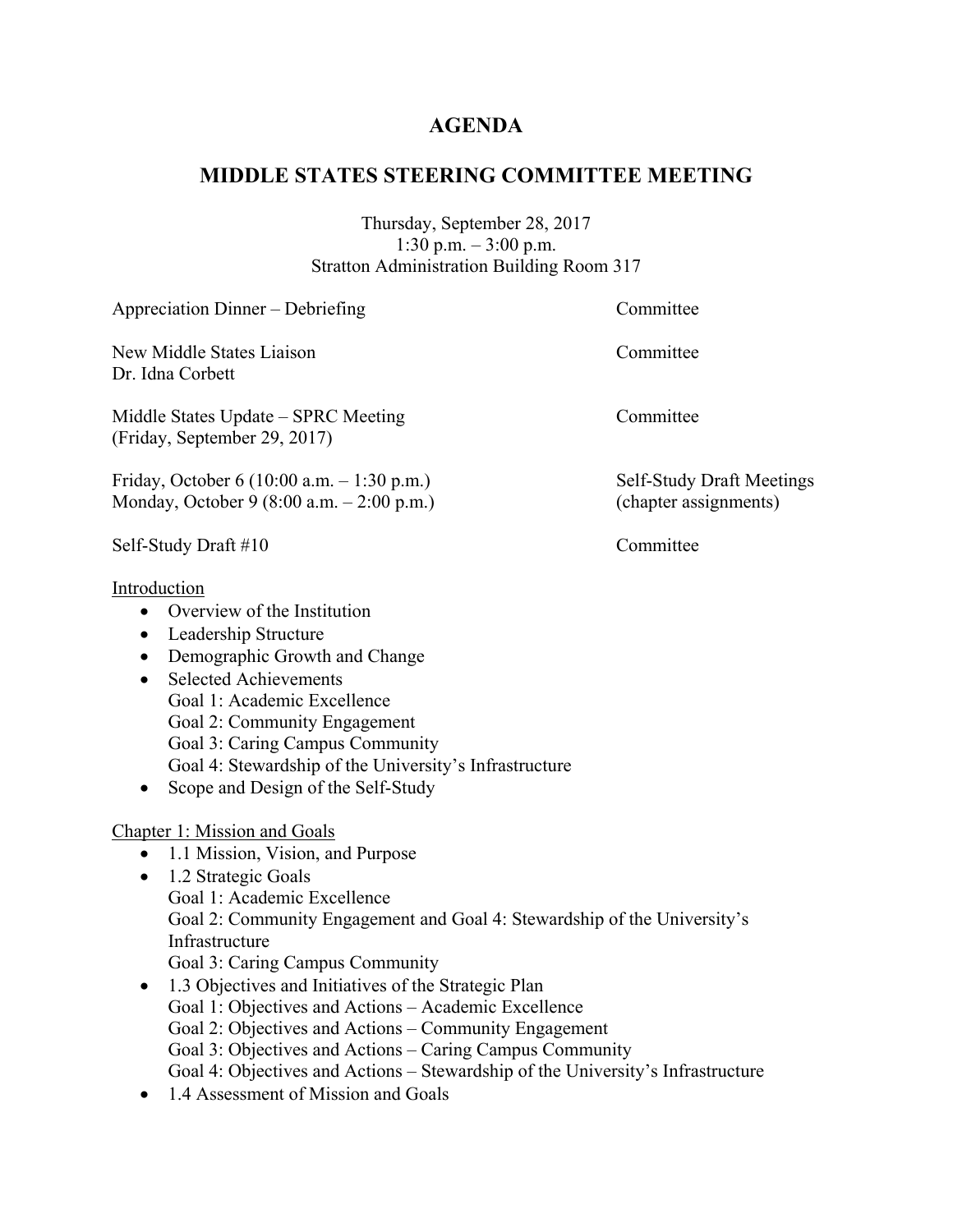• 1.5 Recommendations

Chapter 2: Ethics and Integrity

- 2.1 Infrastructure that Promotes Ethics and Integrity Academic Freedoms Conflict of Interest
- 2.2 Infrastructure to Address Possible Violations of Ethics and Integrity Processes for Students Processes for Employees Processes for the General Public
- 2.3 Assessment of Ethics and Integrity
- 2.4 Respect
- 2.5 Compliance with Laws and Regulations Prevention of Discrimination and Support of Campus Safety Public Dissemination of Information
- 2.6 Hiring, Classification, Evaluation, and Termination Fairness in Evaluations
- 2.7 Campus Safety
- 2.8 Communications
- 2.9 Recommendations

Chapter 3: Design and Delivery of the Student Learning Experience

- 3.1 University Processes that Encourage Best Practices
- 3.2 A Qualified and Sufficient Faculty Promoting Faculty Excellence Professional Development
- 3.3 General Education
- 3.4 Academic Programs College of Business College of Education College of Liberal Arts and Sciences College of Visual and Performing Arts
- 3.5 Recommendation

Chapter 4: Support of the Student Experience

- 4.1 A Snapshot of our Success
- 4.2 Admissions Policies and Processes
- 4.3 Academic Supports for Student Success
- 4.4 Financial Supports for Student Success
- 4.5 Rounding out the Student Experience
- 4.6 Reflection on Support of the Student Experience
- 4.7 Recommendations

#### Chapter 5: Educational Effectiveness Assessment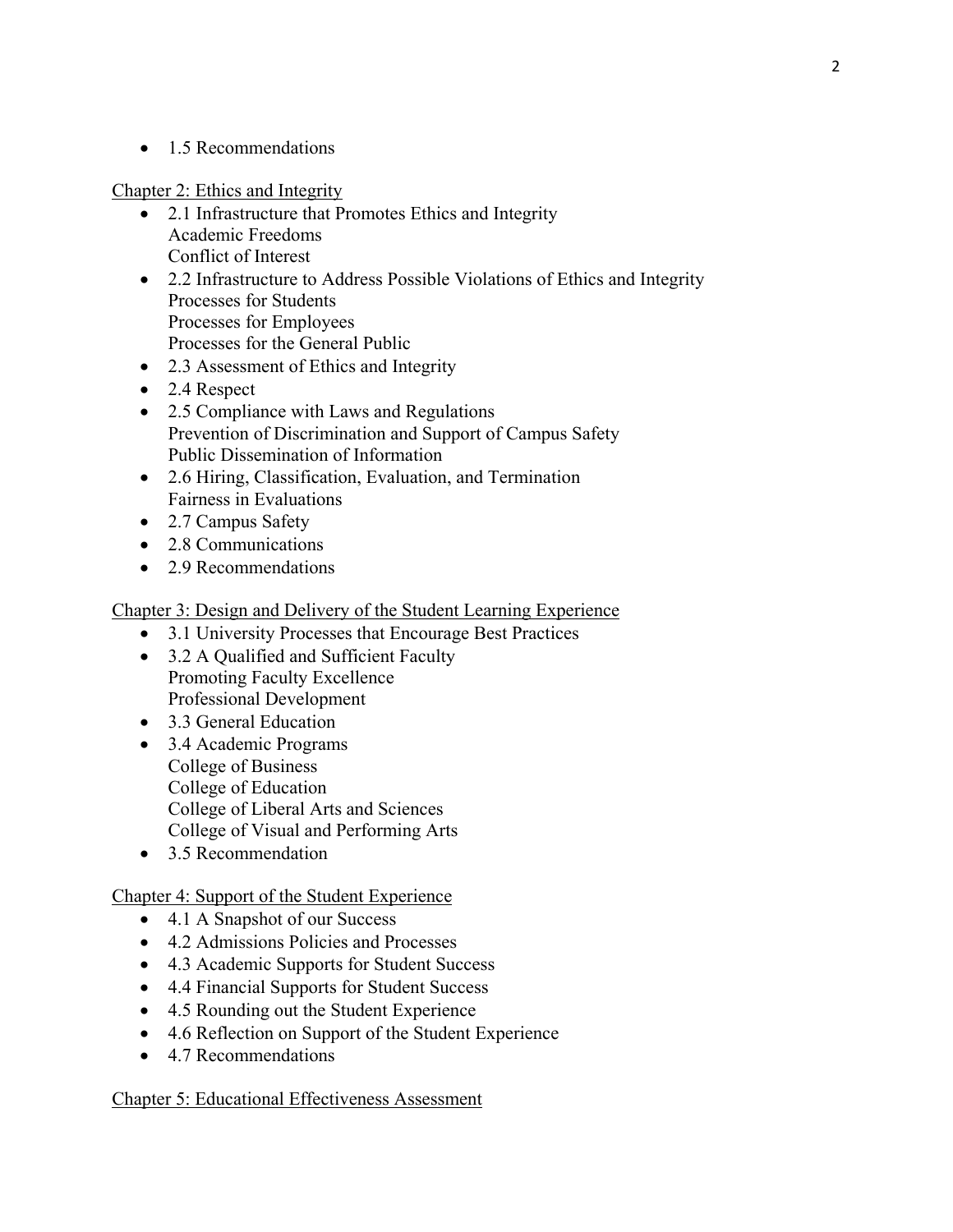- 5.1 Articulating Student Learning Outcomes
- 5.2 Monitoring of Expectations of Student Learning and Curriculum Mapping
- 5.3 Data Collection, Analysis, and Improvement Program Review and Effectiveness Program Assessment Data and Analysis Dissemination of Assessment Results
- 5.4 Post University Career and Educational Success Outcomes Survey Alumni Survey
- 5.5 Assessment of Educational Effectiveness
- 5.6 Recommendations

#### Chapter 6: Planning, Resources, and Institutional Improvement

- 6.1 Institutional Planning Processes Facilities Planning
- 6.2 Fiscal Overview and Resource Allocation Processes E & G Base Budget Revenue Projections E & G Base Budget Expenditure Projections Strategic Initiative Request Process Other Operating Budget Processes Capital Budget Process
- 6.3 Sufficiency of Resources Financial Resources Human Resources Facilities and Technology
- $\bullet$  6.4 Audit
- 6.5 Assessment of Planning, Resources, and Institutional Improvement Institutional Assessment Unit Assessment
- 6.6 Recommendations

#### Chapter 7: Governance, Leadership, and Administration

- 7.1 Act 188 The Legislative Foundation of the University
- 7.2 Council of Trustees
- 7.3 The President and University Administration
- 7.4 Governance Academic Policies Administrative Policies Council of Trustees Policies University Curriculum Committee
- 7.5 Student Involvement in Governance
- 7.6 Reflections on Standard VII
- 7.7 Recommendation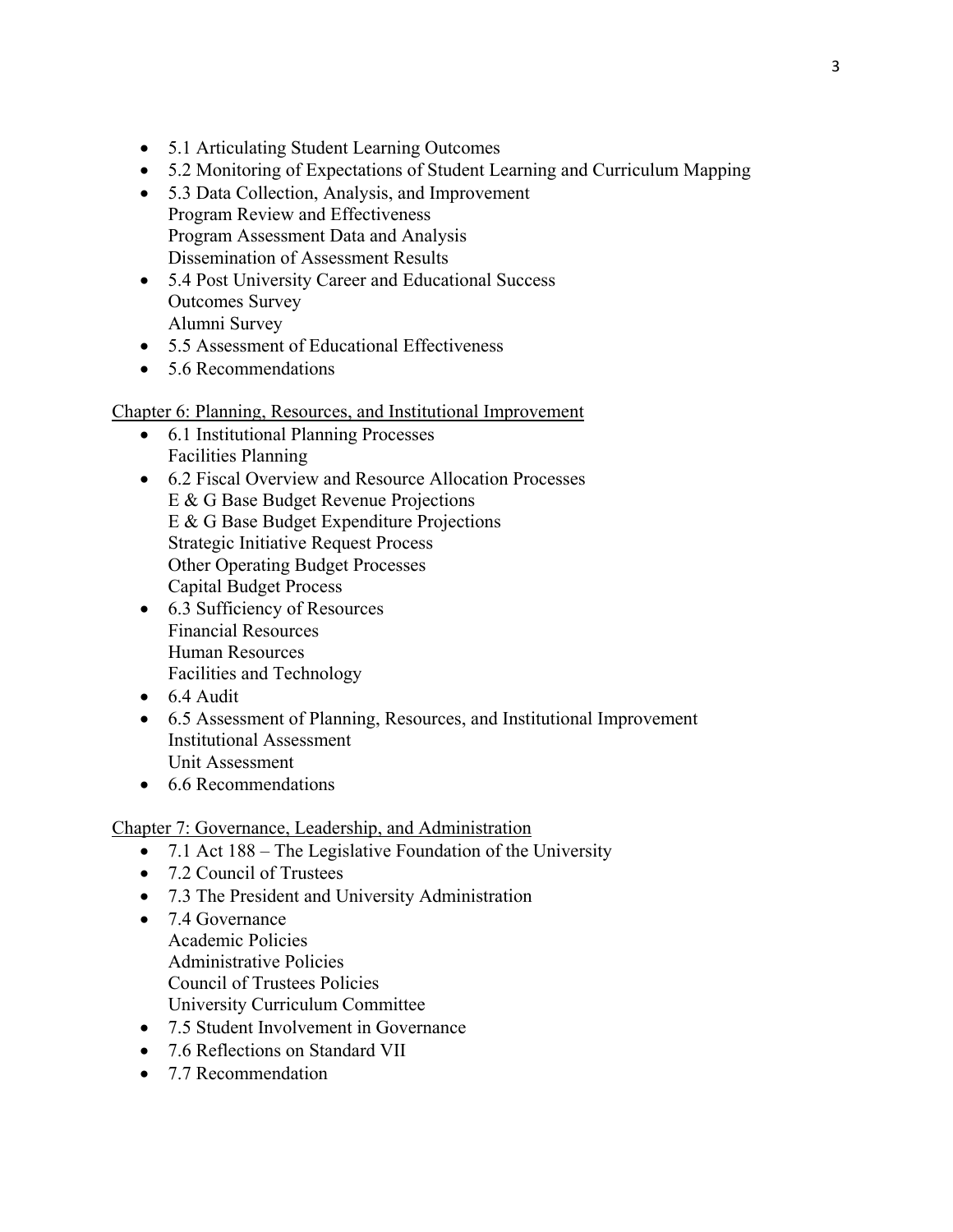#### **Fall 2017 Meeting Schedule**

Thursday, August 31 Thursday, September 14 Thursday, September 28 Thursday, October 12 Thursday, October 26 (no meeting – Dr. Ettling campus visit) Thursday, November 9 Thursday, November 23 (no meeting – Thanksgiving holiday) Thursday, November 30 Thursday, December 7 (no meeting – Council of Trustees meeting) Thursday, December 14 Thursday, December 28 (no meeting – University closed)

Next Meeting: **Thursday, October 12, 2017**; 1:30 p.m. – 3:00 p.m.; Stratton Administration Building Room 317

#### **Reminders:**

Monday, September 25, 2017 – Appreciation Dinner Monday, October 9, 2017 – send draft Self-Study to Dr. John Ettling Thursday, October 26, 2017 – Dr. John Ettling Preliminary Campus Visit Friday, January 19, 2018 – send Self-Study to Middle States Sunday, March 4, 2018 – Wednesday, March 7, 2018 (External Team Visit)

Questions to be answered related to Self-Study:

- 1. How are the institution's stated student learning outcomes appropriate to their mission, programs, degree, and students?
- 2. What evidence has the institution provided that students achieve their stated learning outcomes and goals?
- 3. In what ways does the institution analyze and use evidence of student learning?
- 4. How does the institution evaluate and improve the effectiveness of their efforts to assess and improve student learning?
- 5. In what ways does the institution inform the public and other stakeholders about what students are learning and how well do they do this?

- Does chapter address criteria outlined in the Standard?
- Does chapter go beyond addressing criteria outlined in the Standard?
- Does chapter present University in a positive, yet honest, manner?
- Does chapter utilize sufficient data to document statements and recommendation(s)?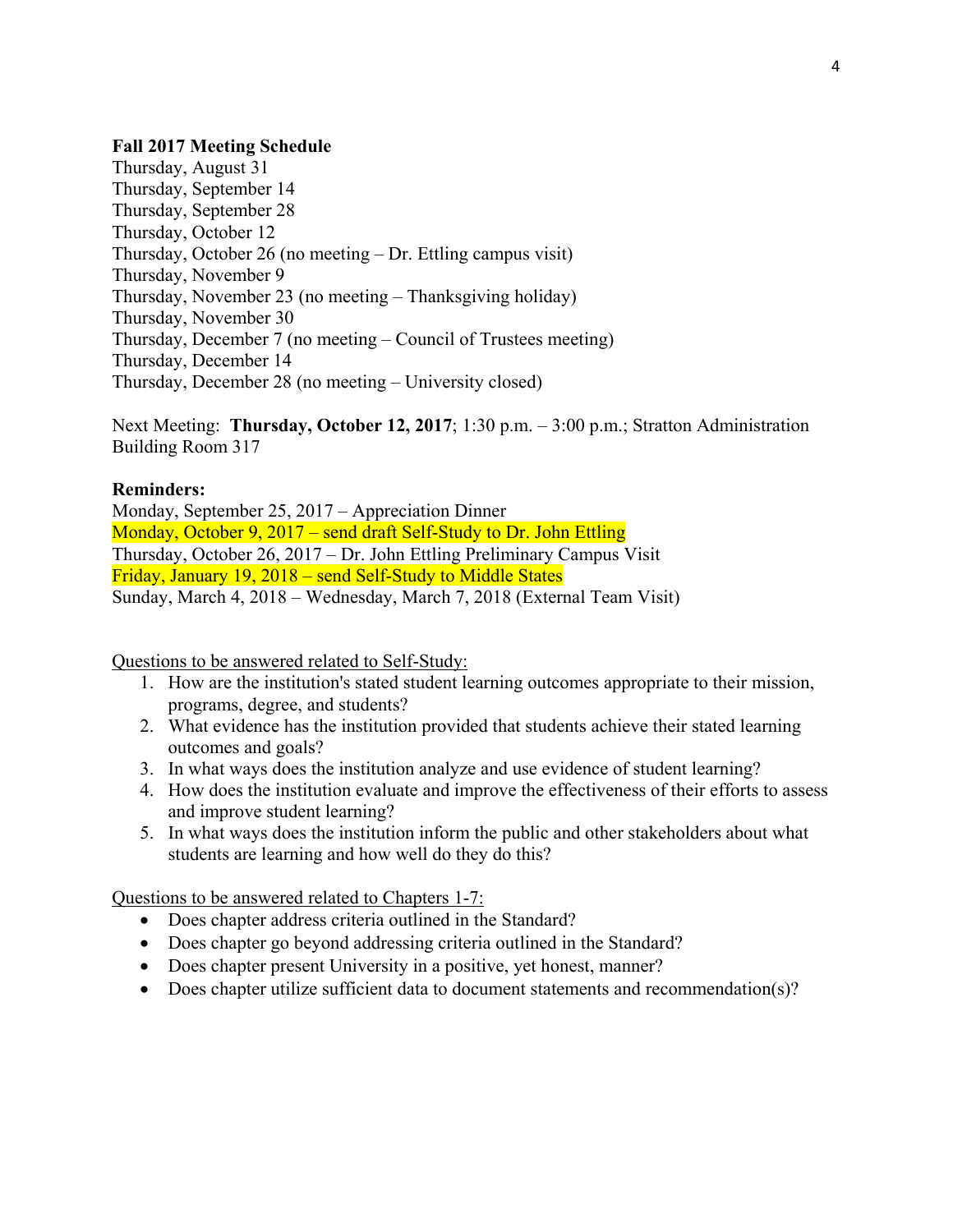## **AGENDA**

## **MIDDLE STATES STEERING COMMITTEE MEETING**

#### Thursday, November 9, 2017 1:30 p.m. – 3:00 p.m. Stratton Administration Building Room 317

| Open Forum - Debriefing and Going Forward                                                                                                                                                                                                                                                                                                                                                                                                                                                                                                                                                                                                                                         | Committee |
|-----------------------------------------------------------------------------------------------------------------------------------------------------------------------------------------------------------------------------------------------------------------------------------------------------------------------------------------------------------------------------------------------------------------------------------------------------------------------------------------------------------------------------------------------------------------------------------------------------------------------------------------------------------------------------------|-----------|
| MSCHE Town Hall Meeting - October 16, 2017                                                                                                                                                                                                                                                                                                                                                                                                                                                                                                                                                                                                                                        | C. Wells  |
| Team Chair's Preliminary Visit - Debriefing                                                                                                                                                                                                                                                                                                                                                                                                                                                                                                                                                                                                                                       | Committee |
| Self-Study<br>Middle States Team Visit Committee<br><b>Evaluation Team Roster</b><br>Timeline<br>Document                                                                                                                                                                                                                                                                                                                                                                                                                                                                                                                                                                         | Committee |
| Introduction<br>• Overview of the Institution<br>• Leadership Structure<br>Demographic Growth and Change<br>$\bullet$<br><b>Selected Achievements</b><br>$\bullet$<br>Goal 1: Academic Excellence<br>Goal 2: Community Engagement<br>Goal 3: Caring Campus Community<br>Goal 4: Stewardship of the University's Infrastructure<br>Scope and Design of the Self-Study<br>$\bullet$                                                                                                                                                                                                                                                                                                 |           |
| <b>Chapter 1: Mission and Goals</b><br>1.1 Mission, Vision, and Purpose<br>$\bullet$<br>1.2 Strategic Goals<br>$\bullet$<br>Goal 1: Academic Excellence<br>Goal 2: Community Engagement and Goal 4: Stewardship of the University's<br>Infrastructure<br>Goal 3: Caring Campus Community<br>1.3 Objectives and Initiatives of the Strategic Plan<br>$\bullet$<br>Goal 1: Objectives and Actions - Academic Excellence<br>Goal 2: Objectives and Actions – Community Engagement<br>Goal 3: Objectives and Actions - Caring Campus Community<br>Goal 4: Objectives and Actions - Stewardship of the University's Infrastructure<br>1.4 Assessment of Mission and Goals<br>$\bullet$ |           |

• 1.5 Recommendations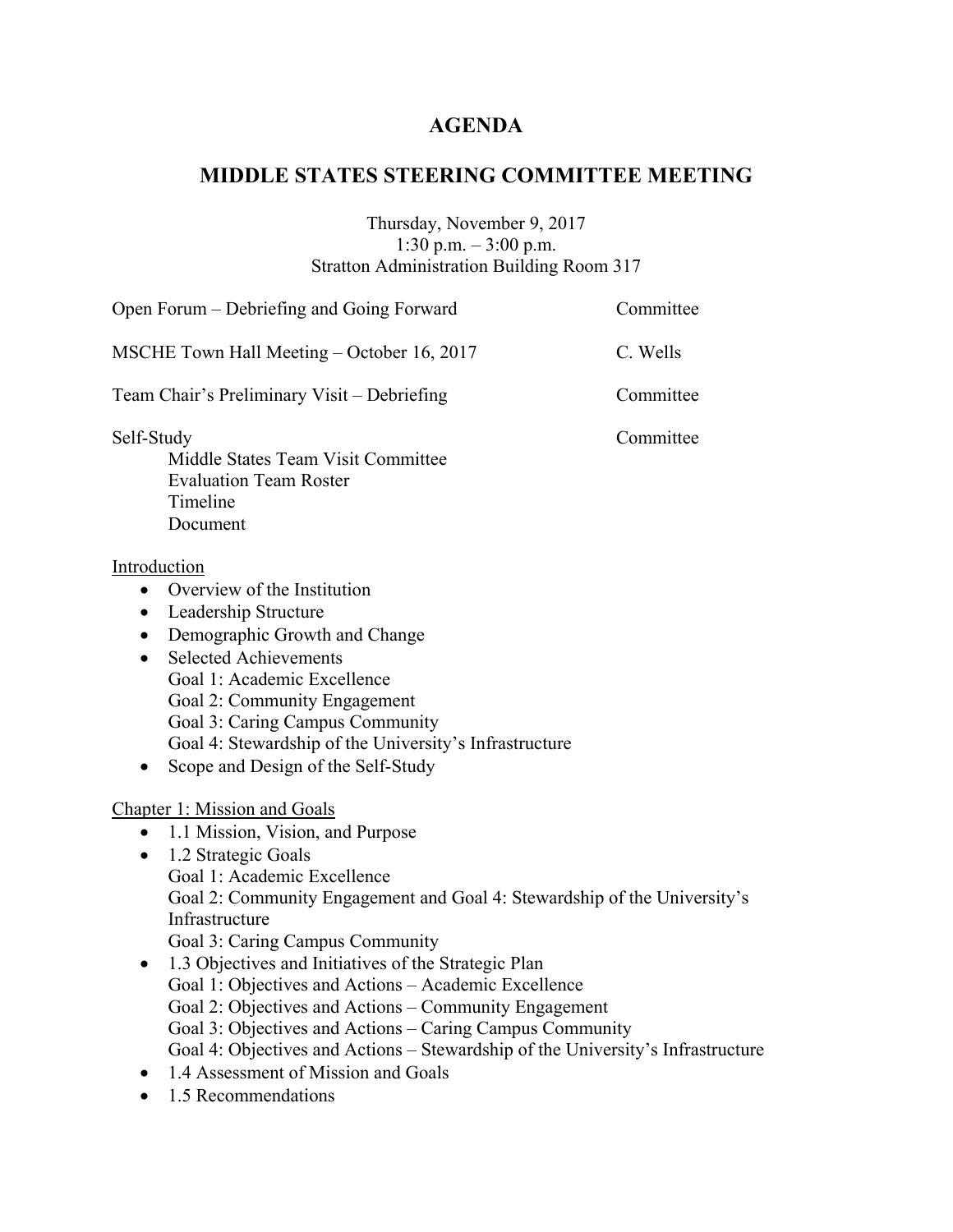Chapter 2: Ethics and Integrity

- 2.1 Infrastructure that Promotes Ethics and Integrity Academic Freedoms Conflict of Interest
- 2.2 Infrastructure to Address Possible Violations of Ethics and Integrity Processes for Students Processes for Employees Processes for the General Public
- 2.3 Assessment of Ethics and Integrity
- 2.4 Respect
- 2.5 Compliance with Laws and Regulations Prevention of Discrimination and Support of Campus Safety Public Dissemination of Information
- 2.6 Hiring, Classification, Evaluation, and Termination Fairness in Evaluations
- 2.7 Campus Safety
- 2.8 Communications
- 2.9 Recommendations

Chapter 3: Design and Delivery of the Student Learning Experience

- 3.1 University Processes that Encourage Best Practices
- 3.2 A Qualified and Sufficient Faculty Promoting Faculty Excellence Professional Development
- 3.3 General Education
- 3.4 Academic Programs College of Business College of Education College of Liberal Arts and Sciences College of Visual and Performing Arts
- 3.5 Recommendation

#### Chapter 4: Support of the Student Experience

- 4.1 A Snapshot of our Success
- 4.2 Admissions Policies and Processes
- 4.3 Academic Supports for Student Success
- 4.4 Financial Supports for Student Success
- 4.5 Rounding out the Student Experience
- 4.6 Reflection on Support of the Student Experience
- 4.7 Recommendations

#### Chapter 5: Educational Effectiveness Assessment

- 5.1 Articulating Student Learning Outcomes
- 5.2 Monitoring of Expectations of Student Learning and Curriculum Mapping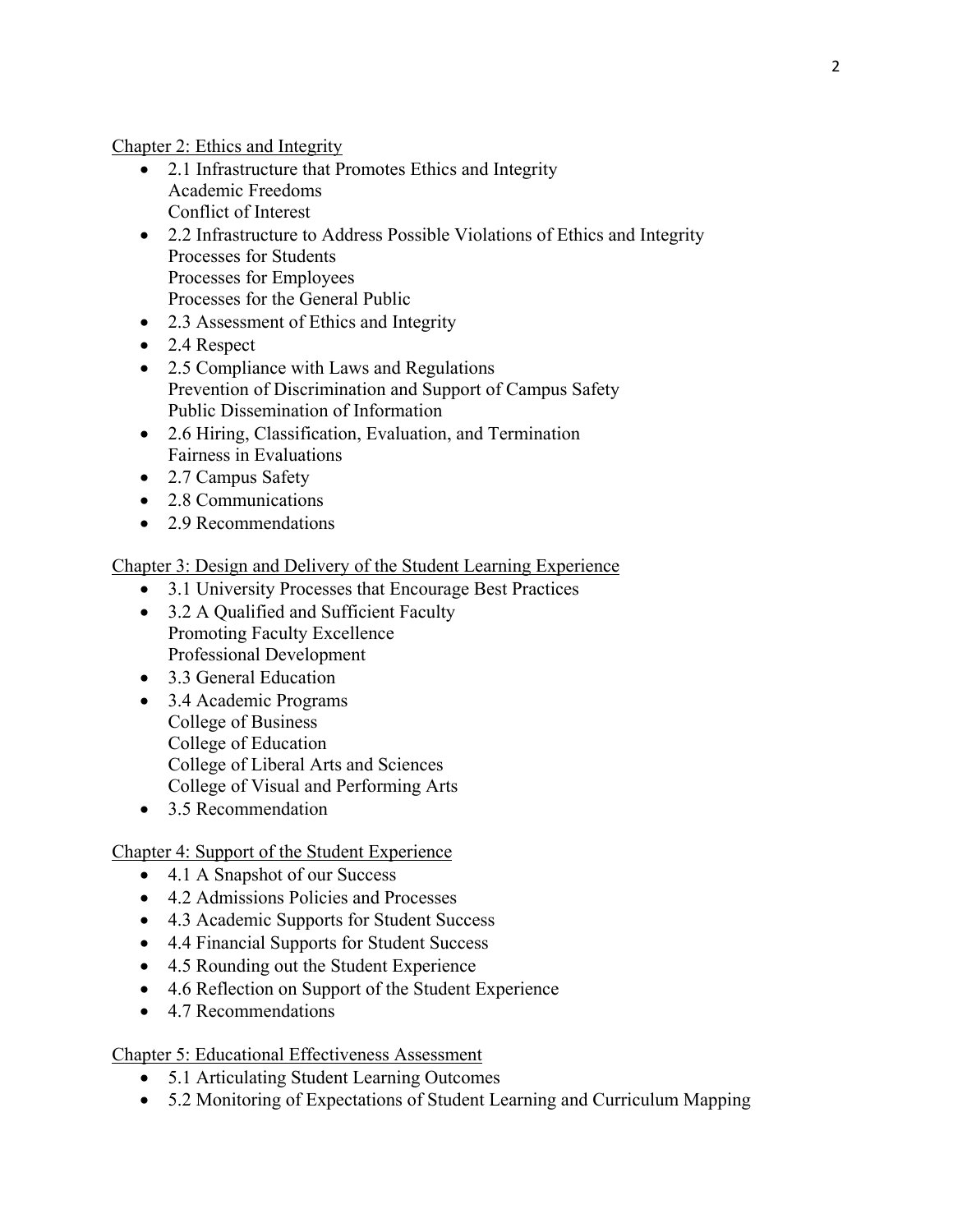- 5.3 Data Collection, Analysis, and Improvement Program Review and Effectiveness Program Assessment Data and Analysis Dissemination of Assessment Results
- 5.4 Post University Career and Educational Success Outcomes Survey Alumni Survey
- 5.5 Assessment of Educational Effectiveness
- 5.6 Recommendations

#### Chapter 6: Planning, Resources, and Institutional Improvement

- 6.1 Institutional Planning Processes Facilities Planning
- 6.2 Fiscal Overview and Resource Allocation Processes E & G Base Budget Revenue Projections E & G Base Budget Expenditure Projections Strategic Initiative Request Process Other Operating Budget Processes Capital Budget Process
- 6.3 Sufficiency of Resources Financial Resources Human Resources Facilities and Technology
- 6.4 Audit
- 6.5 Assessment of Planning, Resources, and Institutional Improvement Institutional Assessment Unit Assessment
- 6.6 Recommendations

#### Chapter 7: Governance, Leadership, and Administration

- 7.1 Act 188 The Legislative Foundation of the University
- 7.2 Council of Trustees
- 7.3 The President and University Administration
- 7.4 Governance Academic Policies Administrative Policies Council of Trustees Policies University Curriculum Committee
- 7.5 Student Involvement in Governance
- 7.6 Reflections on Standard VII
- 7.7 Recommendation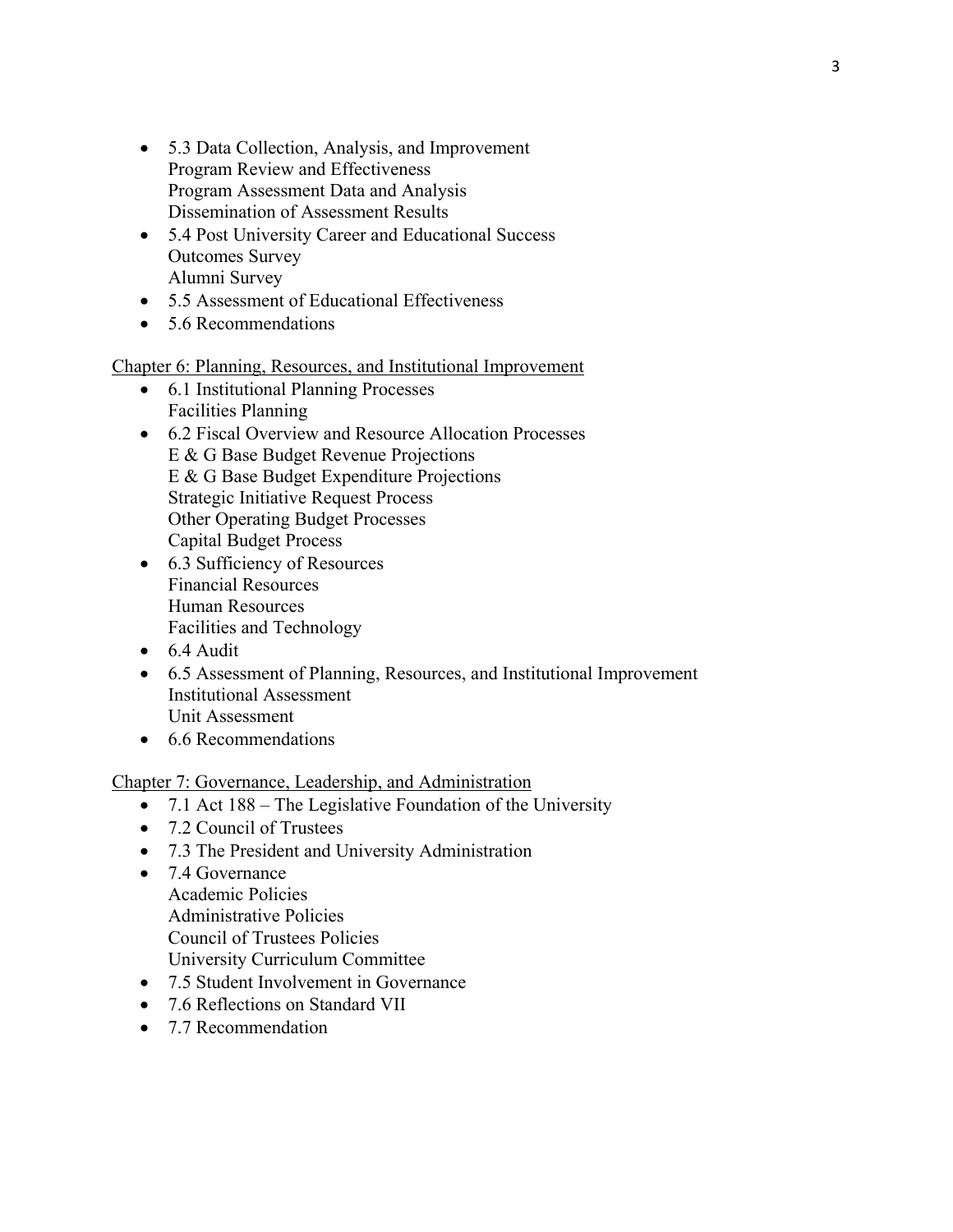#### **Fall 2017 Meeting Schedule**

Thursday, August 31 Thursday, September 14 Thursday, September 28 Thursday, October 12 Thursday, October 26 (no meeting – Dr. Ettling campus visit) Thursday, November 9 Thursday, November 23 (no meeting – Thanksgiving holiday) Thursday, November 30 Thursday, December 7 (no meeting – Council of Trustees meeting) Thursday, December 14 Thursday, December 28 (no meeting – University closed)

Next Meeting: **Thursday, November 30, 2017**; 1:30 p.m. – 3:00 p.m.; Stratton Administration Building Room 317

#### **Reminders:**

Friday, January 19, 2018 – send Self-Study to Middle States Sunday, March 4, 2018 – Wednesday, March 7, 2018 (External Team Visit)

Questions to be answered related to Self-Study:

- 1. How are the institution's stated student learning outcomes appropriate to their mission, programs, degree, and students?
- 2. What evidence has the institution provided that students achieve their stated learning outcomes and goals?
- 3. In what ways does the institution analyze and use evidence of student learning?
- 4. How does the institution evaluate and improve the effectiveness of their efforts to assess and improve student learning?
- 5. In what ways does the institution inform the public and other stakeholders about what students are learning and how well do they do this?

- Does chapter address criteria outlined in the Standard?
- Does chapter go beyond addressing criteria outlined in the Standard?
- Does chapter present University in a positive, yet honest, manner?
- Does chapter utilize sufficient data to document statements and recommendation(s)?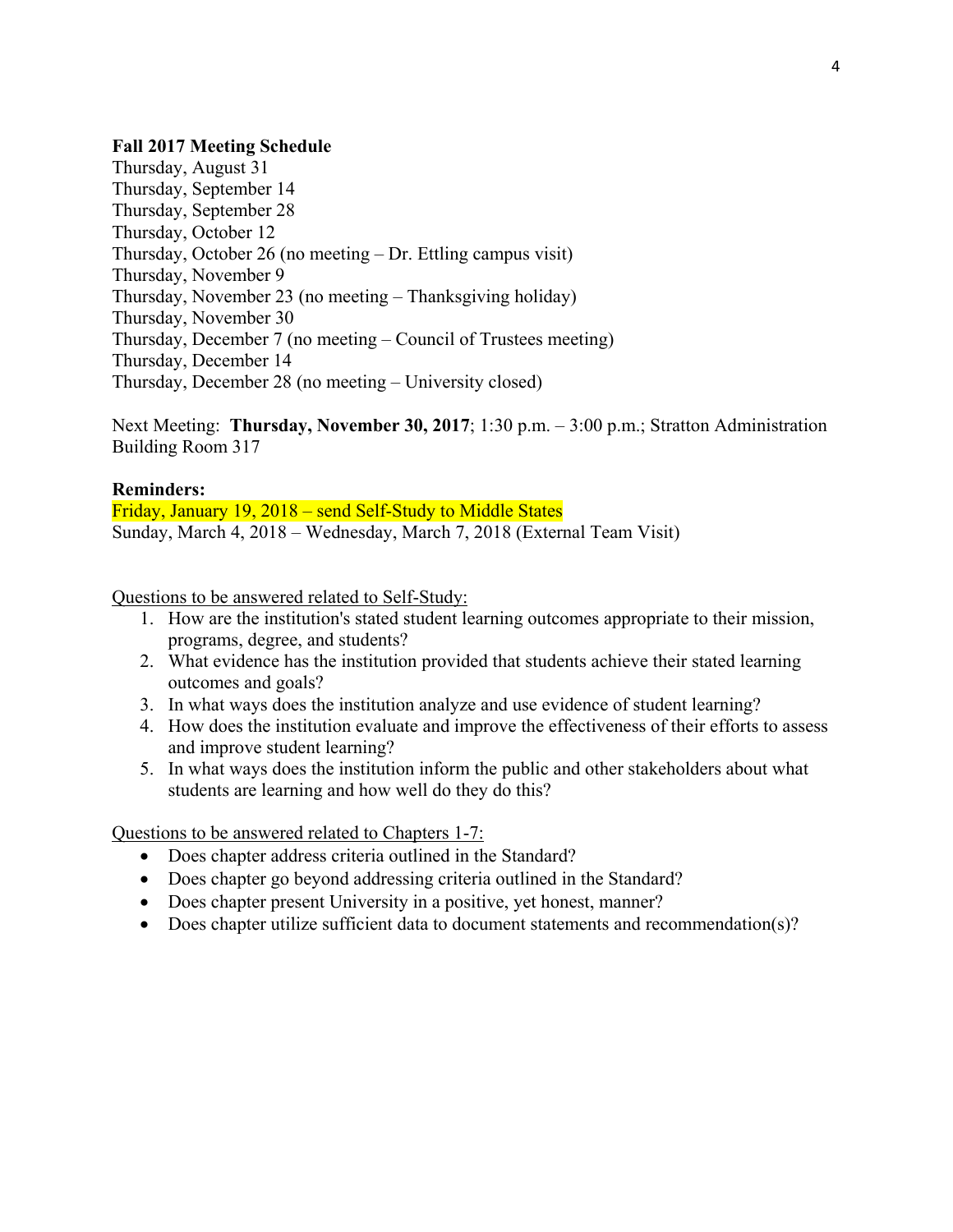## **AGENDA**

## **MIDDLE STATES STEERING COMMITTEE MEETING**

#### Thursday, November 30, 2017 1:30 p.m. – 3:00 p.m. Stratton Administration Building Room 317

Reminder: Thursday, December 14 is a lunch meeting

| Verification of Compliance Report                                                                                                                                                                                                                                                                                                                                                                                                                                                                                                                                                                                                                                                                                                                                                                                                                                       | C. Wells  |
|-------------------------------------------------------------------------------------------------------------------------------------------------------------------------------------------------------------------------------------------------------------------------------------------------------------------------------------------------------------------------------------------------------------------------------------------------------------------------------------------------------------------------------------------------------------------------------------------------------------------------------------------------------------------------------------------------------------------------------------------------------------------------------------------------------------------------------------------------------------------------|-----------|
| Self-Study<br>Campus feedback<br>Review draft document<br>J. Stanley – insert links (date?)<br>Proofread document - January 11<br>N. Snow - January 15                                                                                                                                                                                                                                                                                                                                                                                                                                                                                                                                                                                                                                                                                                                  | Committee |
| Documents for USB Flash Drives<br>$\checkmark$ Self-Study (N. Snow/C. Wells)<br>$\checkmark$ Verification of Compliance Report (C. Wells)<br>√ Strategic Plan (J. Silberman)<br>$\checkmark$ 2016-2017 Institutional Profile (N. Snow)<br>$\checkmark$ Archived Catalogs (B. Meares)<br>$\checkmark$ 2017-2018 Undergraduate Catalog (B. Meares/C. Wells)<br>$\checkmark$ 2017-2018 Graduate Catalog (C. Wells)<br>$\checkmark$ Organizational Chart (B. Meares)<br>$\checkmark$ 2017 Faculty Handbook (C. Wells)<br>$\checkmark$ Student Handbook, <i>The Key</i> (B. Meares)<br>$\checkmark$ IPEDS Financial Information (3 years) (N. Snow)<br>$\checkmark$ Enrollment Data (3 years) (N. Snow)<br>$\checkmark$ Financial Plan (J. Silberman)<br>$\checkmark$ Audited Financial Statements (2 years) (J. Silberman)<br>← Projected Enrollment (N. Snow/J. Silberman) | Committee |
| Team Visit Committee:<br>B. Meares (transportation)<br>L. Rivera (technology)<br>M. Simons (evidence repository)<br>K. Steward (finances/transportation)<br>J. Tanzos (catering/on-campus room reservations)<br>C. Wells (evaluation team chair/team; President's office; Bear Creek)<br><b>Fall 2017 Meeting Schedule</b>                                                                                                                                                                                                                                                                                                                                                                                                                                                                                                                                              |           |
| Thursday, December 7 (no meeting – Council of Trustees)                                                                                                                                                                                                                                                                                                                                                                                                                                                                                                                                                                                                                                                                                                                                                                                                                 |           |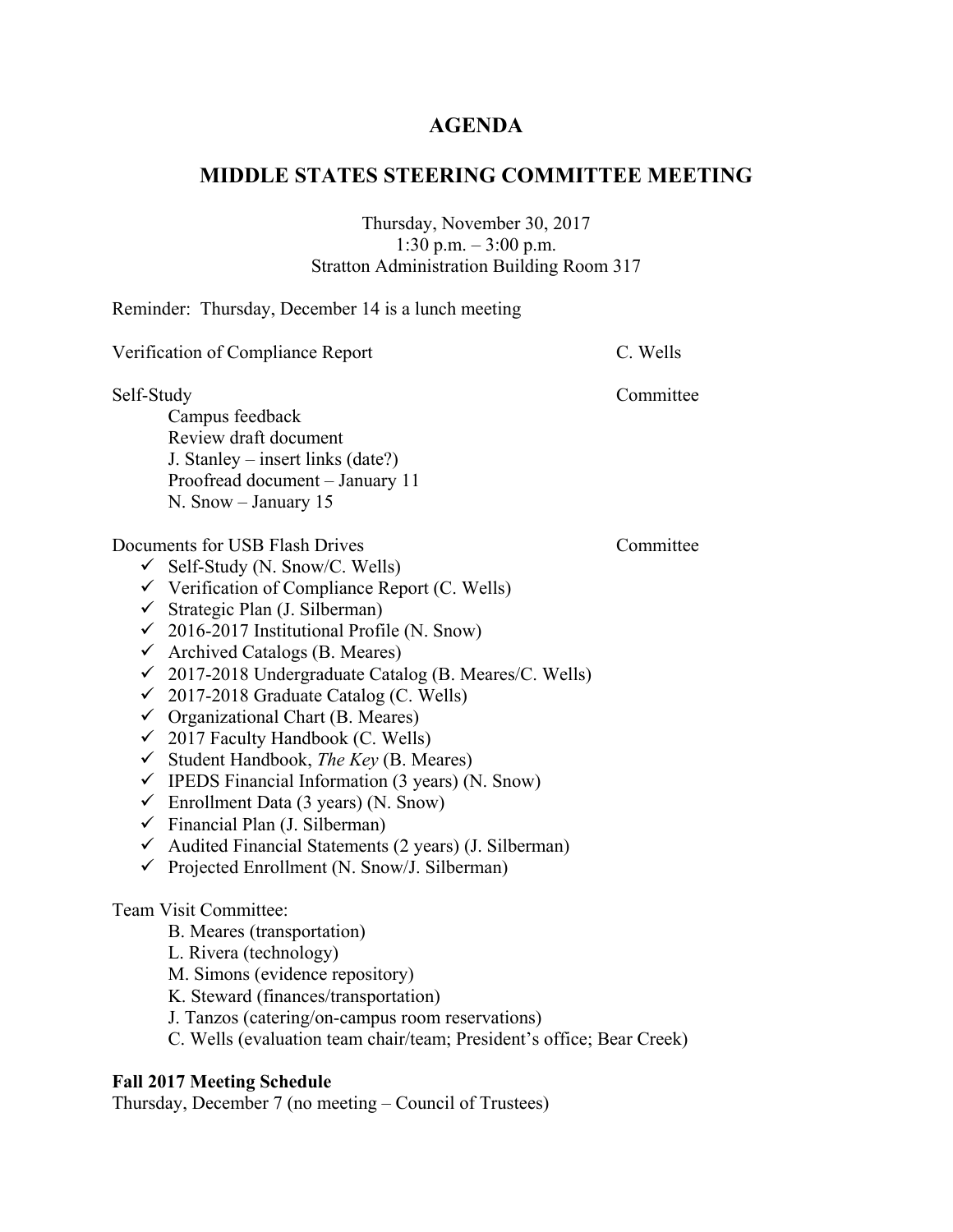Thursday, December 14 (lunch meeting) Thursday, December 28 (no meeting – University closed)

#### **Spring 2018 Meeting Schedule**

Thursday, January 4 (if needed) Thursday, January 11 (if needed) Thursday, January 18 (if needed)

Next Meeting: **Thursday, December 14, 2017**; 1:30 p.m. – 3:00 p.m.; Stratton Administration Building Room 317

#### **Reminders:**

Friday, January 19, 2018 – send Self-Study to Middle States and evaluation team Sunday, March 4, 2018 – Wednesday, March 7, 2018 (External Team Visit)

Questions to be answered related to Self-Study:

- 1. How are the institution's stated student learning outcomes appropriate to their mission, programs, degree, and students?
- 2. What evidence has the institution provided that students achieve their stated learning outcomes and goals?
- 3. In what ways does the institution analyze and use evidence of student learning?
- 4. How does the institution evaluate and improve the effectiveness of their efforts to assess and improve student learning?
- 5. In what ways does the institution inform the public and other stakeholders about what students are learning and how well do they do this?

- Does chapter address criteria outlined in the Standard?
- Does chapter go beyond addressing criteria outlined in the Standard?
- Does chapter present University in a positive, yet honest, manner?
- Does chapter utilize sufficient data to document statements and recommendation(s)?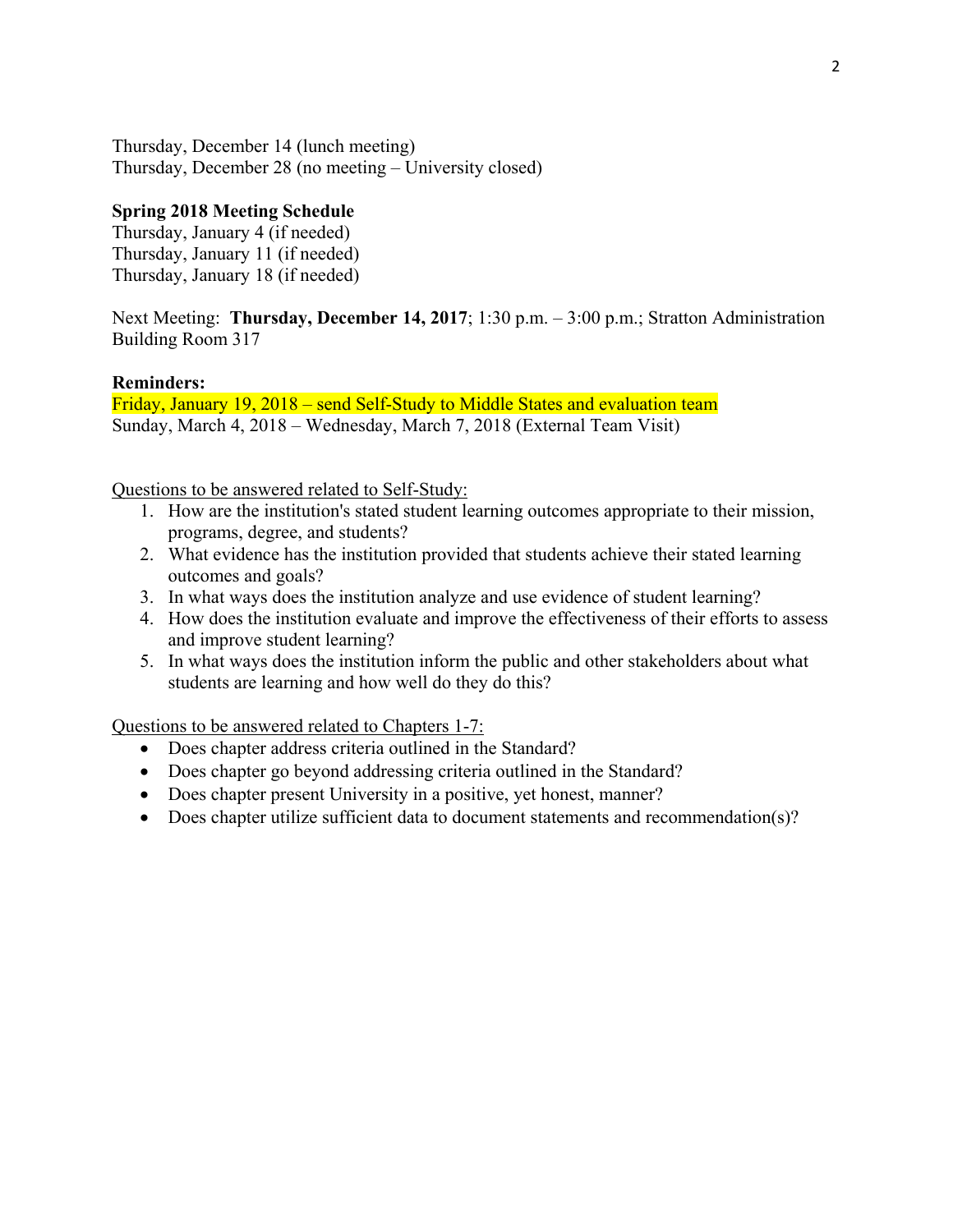## **AGENDA MIDDLE STATES STEERING COMMITTEE MEETING**

Thursday, December 14, 2017 1:30 p.m. – 3:00 p.m. Stratton Administration Building Room 317

MSCHE 2017 Annual Conference (12/6/17 – 12/8/17)

Accommodations for External Team C. Wells

Self-Study Committee

J. Stanley – insert links (date?) Proofreading – January 11 N. Snow – January 15 Flash Drives – January 16 Middle States/Evaluation Team – January 17

Documents for USB Flash Drives Committee

- $\checkmark$  Self-Study (N. Snow/C. Wells)
- $\checkmark$  Evidence Inventory (M. Simons/A. Mull)
- $\checkmark$  Verification of Compliance Report (C. Wells)
- $\checkmark$  Strategic Plan (J. Silberman)
- $\checkmark$  2016-2017 Institutional Profile (N. Snow)
- $\checkmark$  Archived Catalogs (B. Meares)
- $\checkmark$  2017-2018 Undergraduate Catalog (B. Meares/C. Wells)
- $\checkmark$  2017-2018 Graduate Catalog (C. Wells)
- $\checkmark$  Organizational Chart (B. Meares)
- $\checkmark$  2017 Faculty Handbook (C. Wells)
- Student Handbook, *The Key* (B. Meares)
- $\checkmark$  IPEDS Financial Information (3 years) (N. Snow)
- $\checkmark$  Enrollment Data (3 years) (N. Snow)
- $\checkmark$  Financial Plan Auxiliary (J. Silberman)
- $\checkmark$  Financial Plan Restricted (J. Silberman)
- $\checkmark$  Financial Plan E & G (J. Silberman)
- $\checkmark$  Financial Plan Total (J. Silberman)
- $\checkmark$  Audited Financial Statements (2016 and 2017) (J. Silberman)
- $\checkmark$  Projected Enrollment (N. Snow/J. Silberman)
- $\checkmark$  Note: no management letters

#### Team Visit Committee:

- B. Meares (transportation)
- L. Rivera (technology)
- M. Simons (evidence repository)
- K. Steward (finances/transportation)
- J. Tanzos (catering/on-campus room reservations)
- C. Wells (evaluation team chair/team; President's office; Bear Creek)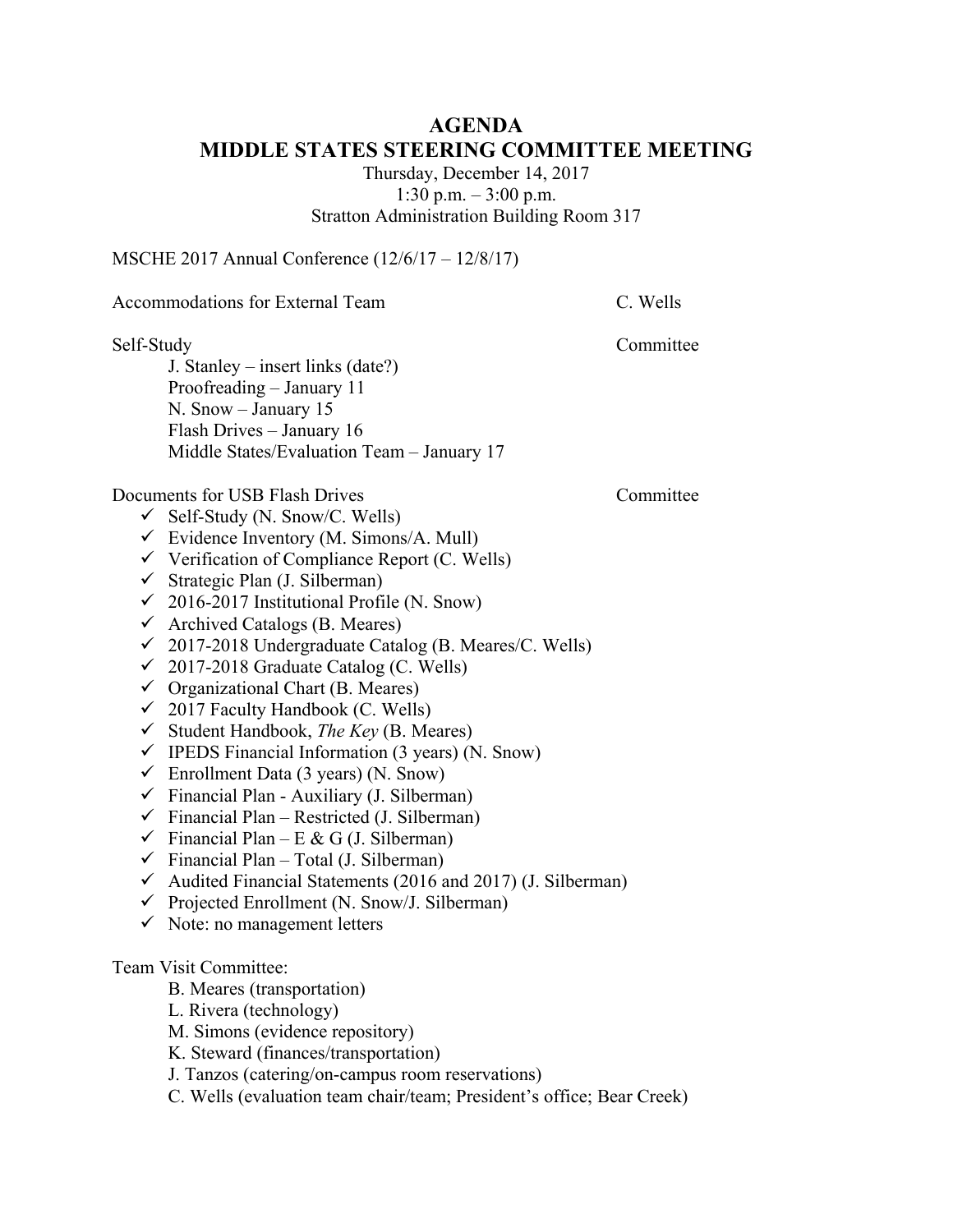#### **Spring 2018 Meeting Schedule**

Thursday, January 4 (if needed) Thursday, January 11 (if needed) Thursday, January 18 (if needed)

Next Meeting: **Thursday, January 4, 2018**; 1:30 p.m. – 3:00 p.m.; Stratton Administration Building Room 317

#### **Reminders:**

Friday, January 19, 2018 – send Self-Study to Middle States and evaluation team Sunday, March 4, 2018 – Wednesday, March 7, 2018 (External Team Visit)

Questions to be answered related to Self-Study:

- 1. How are the institution's stated student learning outcomes appropriate to their mission, programs, degree, and students?
- 2. What evidence has the institution provided that students achieve their stated learning outcomes and goals?
- 3. In what ways does the institution analyze and use evidence of student learning?
- 4. How does the institution evaluate and improve the effectiveness of their efforts to assess and improve student learning?
- 5. In what ways does the institution inform the public and other stakeholders about what students are learning and how well do they do this?

- Does chapter address criteria outlined in the Standard?
- Does chapter go beyond addressing criteria outlined in the Standard?
- Does chapter present University in a positive, yet honest, manner?
- Does chapter utilize sufficient data to document statements and recommendation(s)?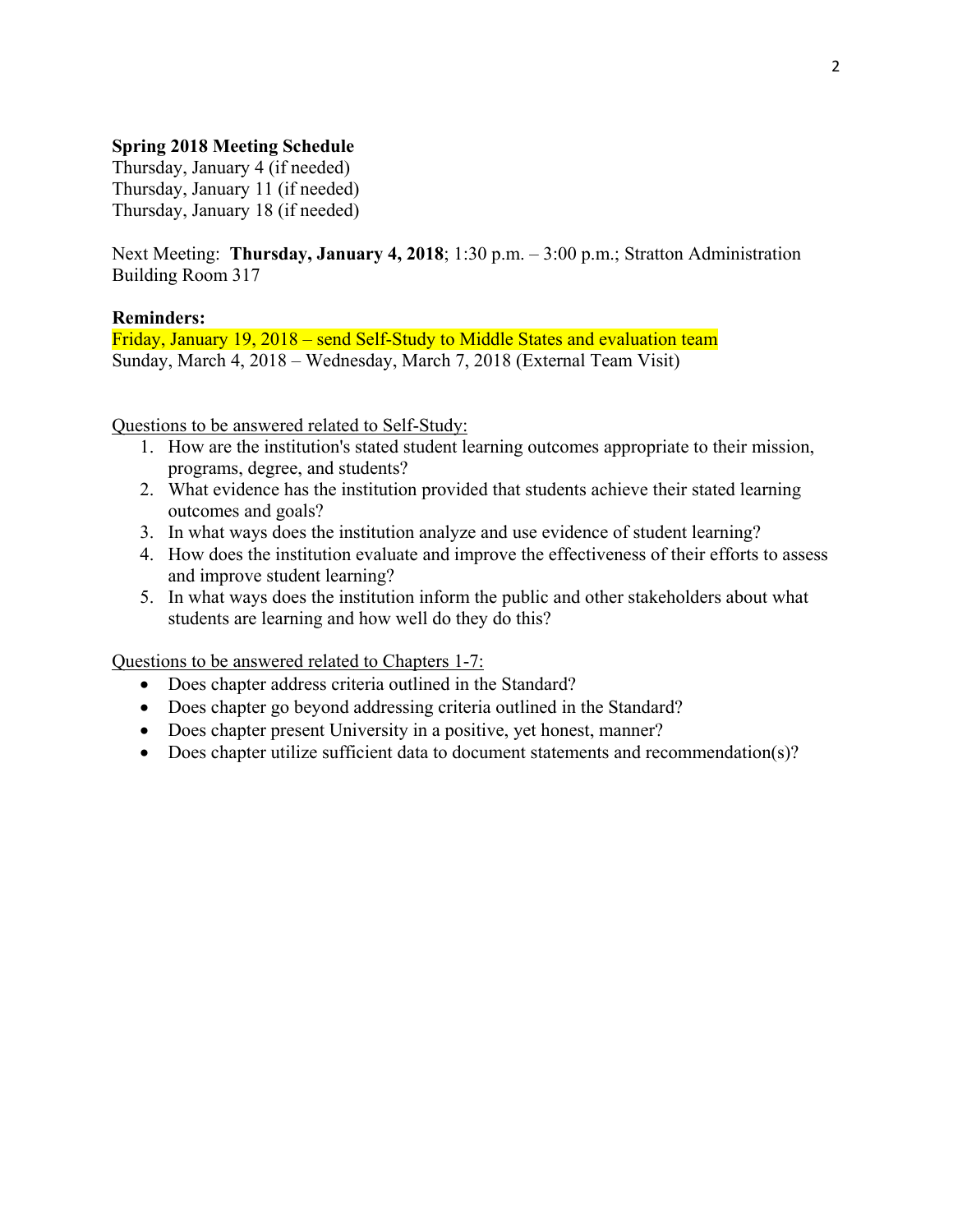## **AGENDA – JOINT MEETING MIDDLE STATES STEERING COMMITTEE AND TEAM VISIT COMMITTEE**

Thursday, January 25, 2018 1:30 p.m. – 3:00 p.m. Stratton Administration Building Room 317

Self-Study and Supporting Documents (on USB flash drive)

Evaluation Team Members (see handout)

Bear Creek Room Reservations (see handout)

Invoice for Self-Study Evaluation Visit (see handout)

Banner for Visit: *Welcome Middle States Evaluation Team*

Pin: *Please welcome the Middle States Reaccreditation Team to campus on March 4-7 and proudly wear this new KU pin*

Message from President Hawkinson *Re: Middle States Institutional Reaccreditation Dear Students, Faculty, and Staff I am happy to report that our Self-Study document has been sent to Middle States and the reaccreditation team, and we are ready to welcome them to campus on Sunday, March 4 through Wednesday, March 7.* 

*This is a campus-wide activity, as continuation as a Middle States accredited institution is contingent upon the visiting team's review and recommendations.* 

*All administrative offices will remain open, functional, and fully staffed during the site visit. No other meetings will be scheduled during this time.*

*The meetings scheduled during the visit will be posted late in February; this will include an exit report session on Wednesday, March 7 in Alumni Auditorium at which the chair of the visiting team presents an oral version of the written evaluation report. This session is open to all members of the campus.* 

*Thank you for your support during this important visit.*

Campus Meetings *Daily Brief – Middle States Decennial Reaccreditation – Update The Middle States Decennial Self-Study Report was mailed to Middle States and the nine members of the evaluation team on January 19. The*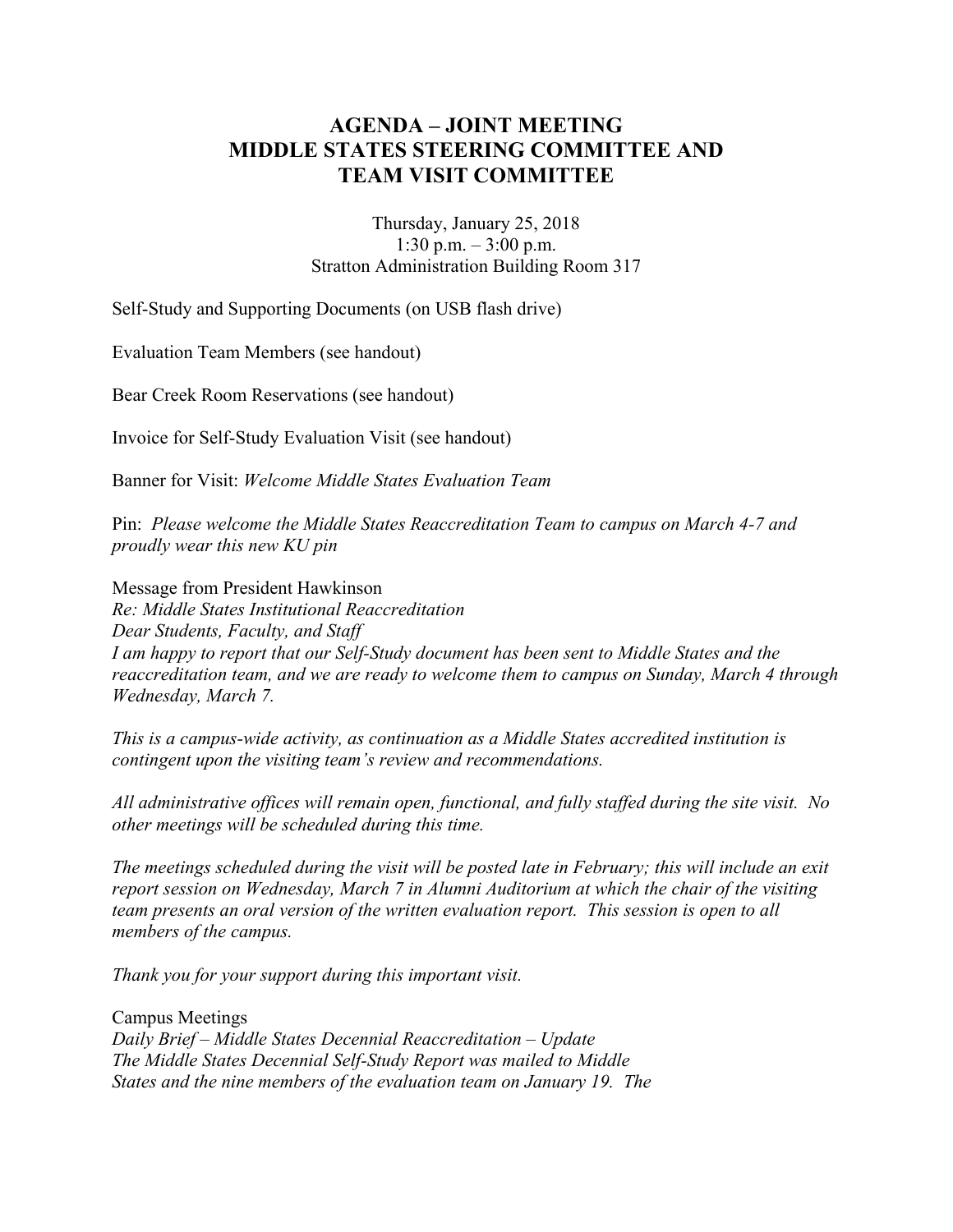*Self-Study is located on the Middle States website at: [https://www.kutztown.edu/about](https://www.kutztown.edu/about-ku/administration/accreditations/middle-states-accreditation.htm)[ku/administration/accreditations/middle-states-accreditation.htm.](https://www.kutztown.edu/about-ku/administration/accreditations/middle-states-accreditation.htm) In preparation for the campus visit scheduled for March 4 – March 7, 2018, students, faculty, and staff are invited to the following information sessions (11:00 a.m. – 12:00 p.m.). Members of the Steering Committee will answer questions about the self-study process, self-study report, evidence repository, evaluation team, site visit, accreditation, and Middle States.*

*Day/Date Location Day/Date Location*

Sunday, March 4 Dinner List (see handout); review with President (2/2/18)

First Draft – Evaluation Team Visit (see handout)

Schedule:

Deliver Self-Study/USB to President, Hilton, Ogeka: 1/25/18 Deliver Self-Study/USB to Co-Chairs: week of 1/29 Upload Self-Study to webpage: week of 1/29 Mail Self-Study/USB to COT: week of 2/5 Place catering orders: week of 2/5 Send invitations to Sunday dinner: week of 2/5 Purchase Starbucks gift cards: week of 2/5 Order baskets from Mr. Food: week of 2/19

Steering Committee:

K. Hawkinson

- C. Wells
- J. Silberman
- G. Clary P. Ache
- B. Meares
- J. Pena
- K. Prock
- M. Santos
- N. Snow
- J. Stanley
- B. Yeboah
- A. Zayaitz

#### Team Visit Committee:

B. Meares (transportation)

- L. Rivera (technology)
- M. Simons (evidence repository)
- K. Steward (finances/transportation)
- J. Tanzos (catering/on-campus room reservations)
- C. Wells (evaluation team chair/team; President's office; Bear Creek)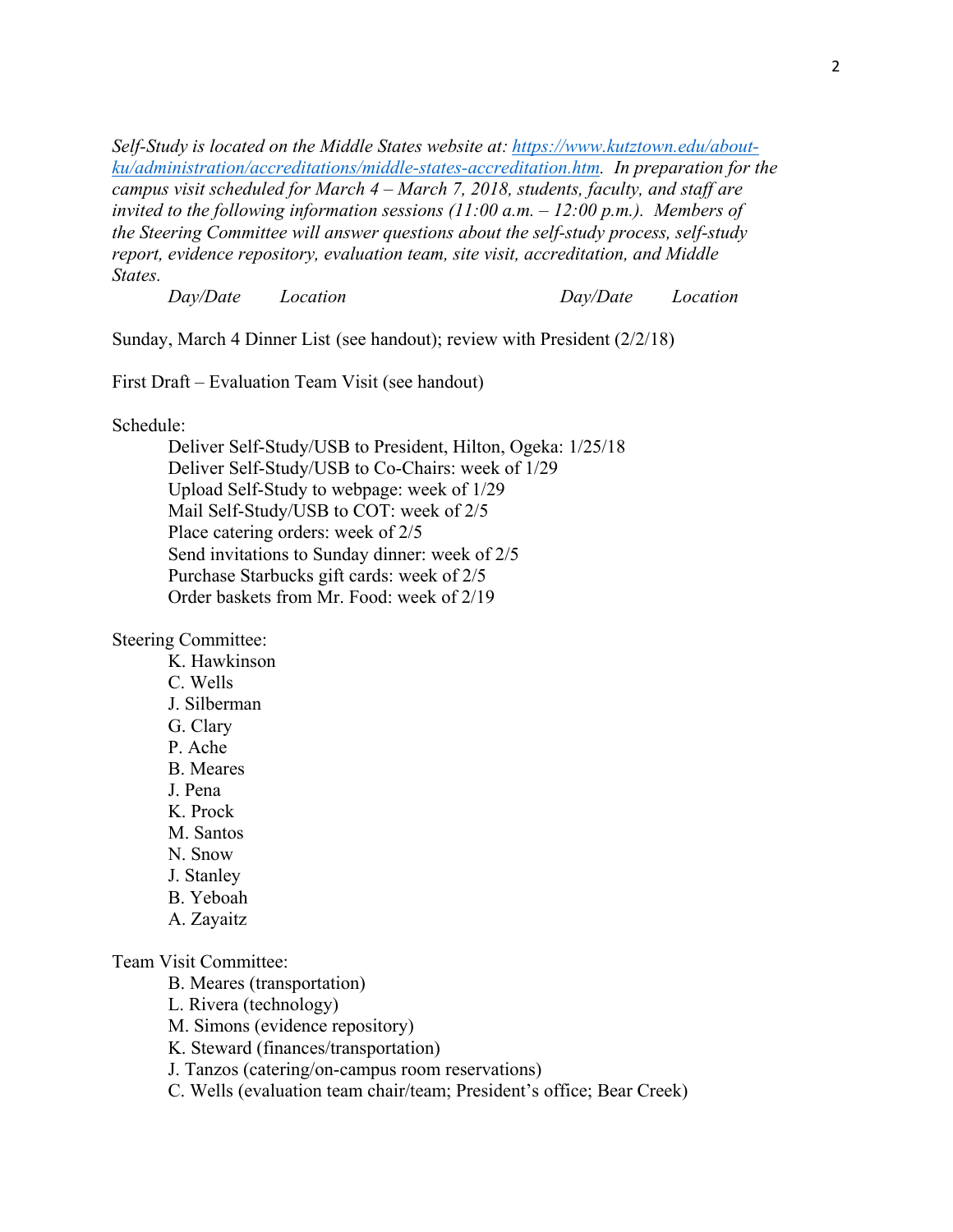#### **Implementation Team for Institutional Effectiveness**

#### **AGENDA Friday, January 26, 2018**

- Review "Non-Academic Program Review Guidelines"
- Review "Non-Academic Program Reviews (January, 2018)"
- Review New Student Orientation: Self-Study and External Review
- Review Student Conduct Program: Self-Study and External Review
- Recommend to Cabinet that the following summaries be forwarded to the State System Office of the Chancellor:
	- 1. Career Development Center (N. Snow to review; J. Silberman completed)
	- 2. Center for Academic Success and Achievement (B. Meares to review; W. Hilton completed)
	- 3. Housing, Residence Life, and Dining (G. Clary to complete evaluation, J. Pena to review)
	- 4. KU Presents (G. Clary to complete evaluation; J. Silberman to review)
	- 5. Marketing
	- 6. University Relations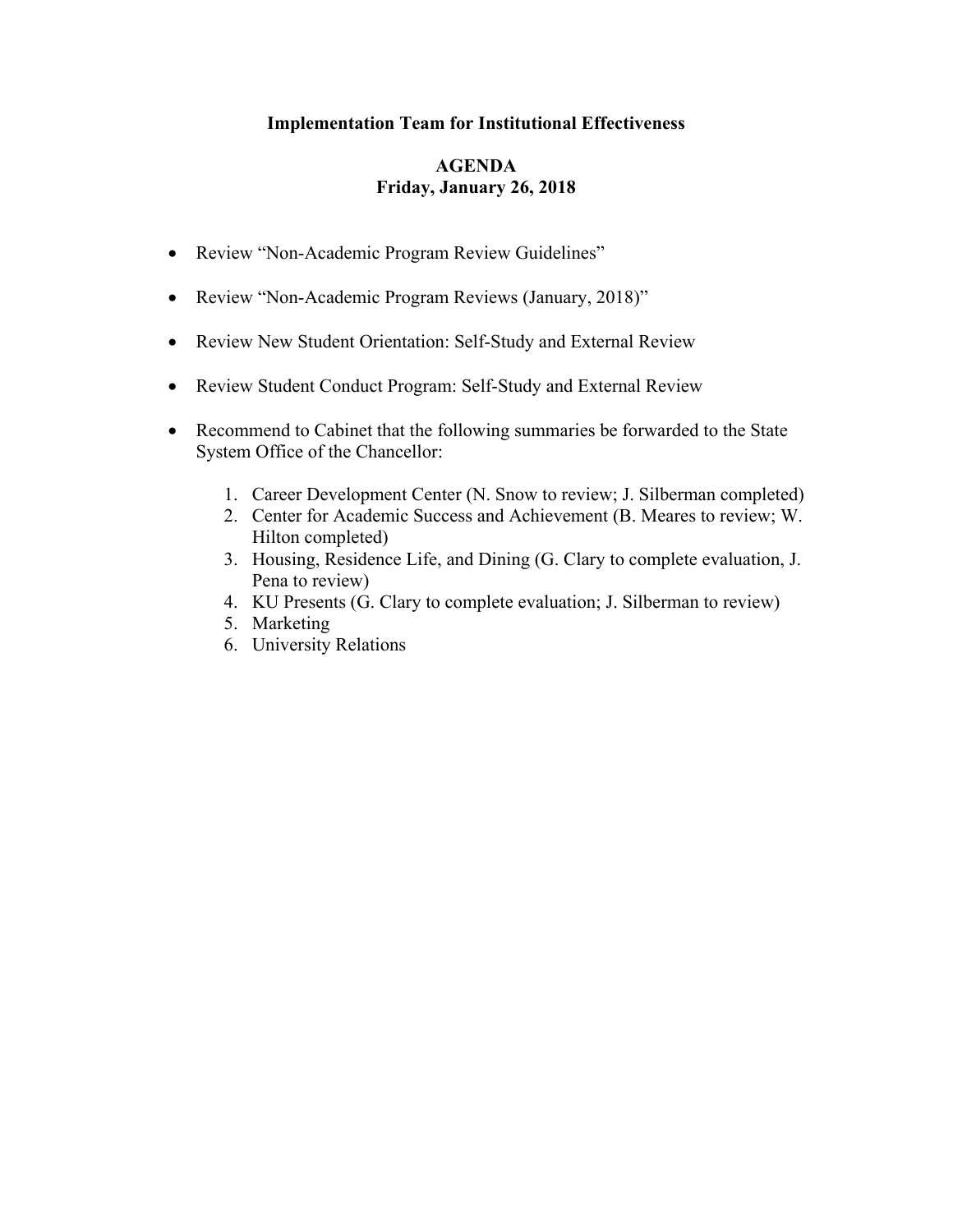# **Implementation Team for Institutional Effectiveness Meeting**

Thursday, May 17, 2018 1:30 p.m. – 3:00 p.m. Stratton Administration Building Room 317

#### **AGENDA**

| Middle States Evaluation Team Report (draft Recommendations<br>and Requirements)                                                                                                                                                                                                                                                                                                                                                                                                                                                                                                                                                                                                                                                                                             | Team |
|------------------------------------------------------------------------------------------------------------------------------------------------------------------------------------------------------------------------------------------------------------------------------------------------------------------------------------------------------------------------------------------------------------------------------------------------------------------------------------------------------------------------------------------------------------------------------------------------------------------------------------------------------------------------------------------------------------------------------------------------------------------------------|------|
| State System Policy 1986-04-A Program Review (draft)                                                                                                                                                                                                                                                                                                                                                                                                                                                                                                                                                                                                                                                                                                                         | Team |
| State System Procedure/Standard Number 2018-<br>Review<br>of Academic Programs and Programs in Support of the Student<br>Experience (draft)                                                                                                                                                                                                                                                                                                                                                                                                                                                                                                                                                                                                                                  | Team |
| Non-Academic Program Reviews (May 2018)                                                                                                                                                                                                                                                                                                                                                                                                                                                                                                                                                                                                                                                                                                                                      | Team |
| Reviews to be forwarded to Cabinet:                                                                                                                                                                                                                                                                                                                                                                                                                                                                                                                                                                                                                                                                                                                                          |      |
| Academic Enrichment Department (needs 2 evaluators)<br>$\bullet$<br>Career Development Center (completed – Silberman/Snow)<br>$\bullet$<br>CASA (completed – Hilton/Meares)<br>$\bullet$<br>Grants and Sponsored Projects (Hilton to complete; Wells completed)<br>$\bullet$<br>Housing, Residence Life, and Dining (Clary to complete, Pena to complete)<br>$\bullet$<br>Information Technology (Snow completed; needs 1 evaluator)<br>$\bullet$<br>KU Presents (Clary to complete; Silberman to complete)<br>$\bullet$<br>Marketing (completed – Meares/Pena/Wells)<br>$\bullet$<br>New Student Orientation (completed – Snow/Wells)<br>$\bullet$<br>Student Conduct (completed - Snow/Wells)<br>$\bullet$<br>University Relations (completed – Clary/Meares)<br>$\bullet$ |      |
| Non-Academic Program Review Guidelines                                                                                                                                                                                                                                                                                                                                                                                                                                                                                                                                                                                                                                                                                                                                       | Team |

Current Team Responsibilities and Membership Team (see description in 2013 Periodic Review Report)

As May Arise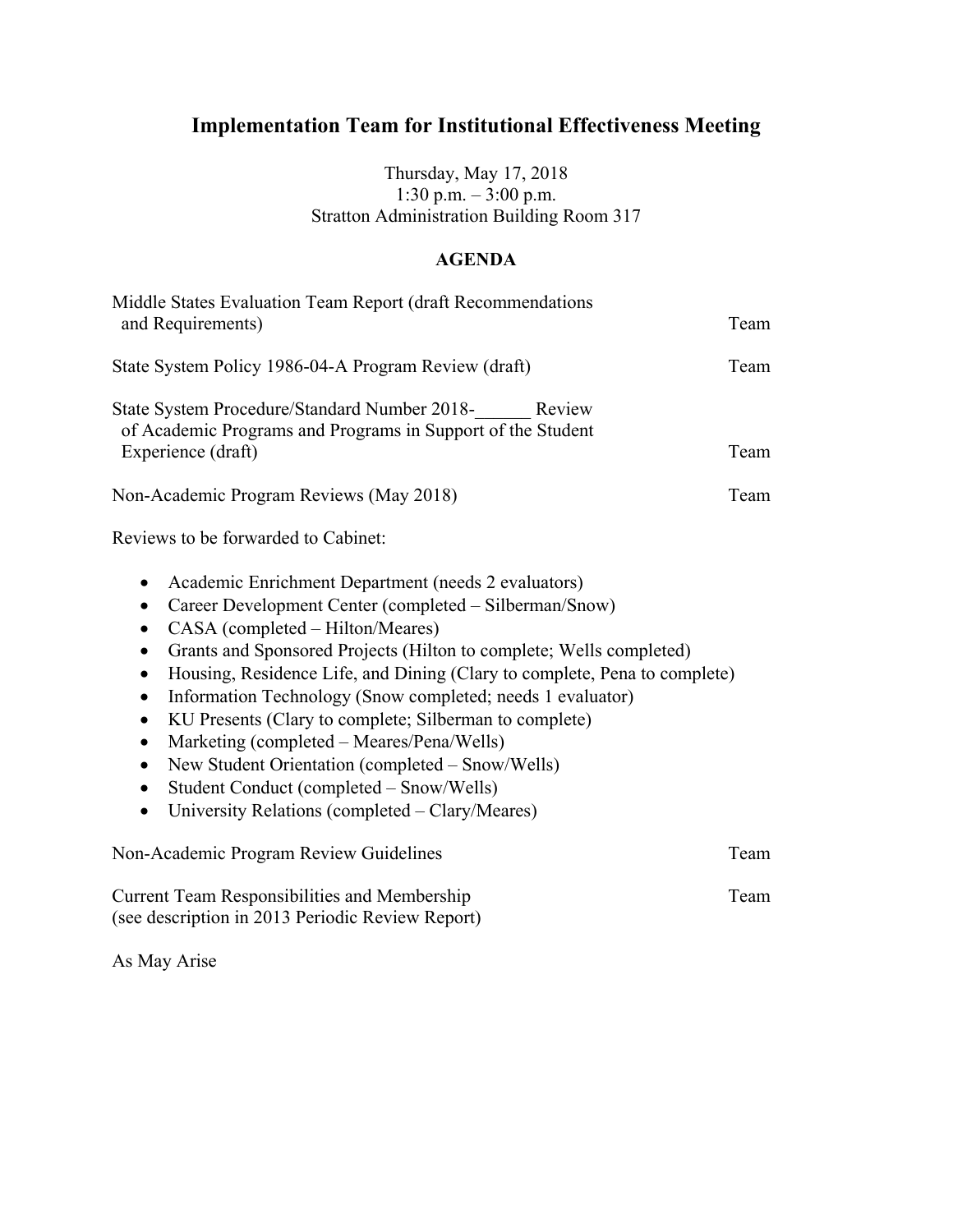# **Implementation Team for Institutional Effectiveness Meeting**

Thursday, June 7, 2018 1:30 p.m. – 3:00 p.m. Stratton Administration Building Room 317

### **AGENDA**

| Annual Assessment Template - Draft<br>June 18: template/guidelines sent to vice presidents for distribution<br>July 20: completed template returned to vice presidents<br>$\bullet$<br>August 14: vice presidents submit division assessment report<br>$\bullet$                                                                                                                                                                                                                                                                                                                                                                                                                                                                                                                                                                                     | Team    |
|------------------------------------------------------------------------------------------------------------------------------------------------------------------------------------------------------------------------------------------------------------------------------------------------------------------------------------------------------------------------------------------------------------------------------------------------------------------------------------------------------------------------------------------------------------------------------------------------------------------------------------------------------------------------------------------------------------------------------------------------------------------------------------------------------------------------------------------------------|---------|
| <b>Institutional Effectiveness Assessment Plan</b><br>October 14: distributed to campus                                                                                                                                                                                                                                                                                                                                                                                                                                                                                                                                                                                                                                                                                                                                                              | Team    |
| Non-Academic Program Reviews (June 2018)                                                                                                                                                                                                                                                                                                                                                                                                                                                                                                                                                                                                                                                                                                                                                                                                             | Team    |
| Reviews to be forwarded to Cabinet:                                                                                                                                                                                                                                                                                                                                                                                                                                                                                                                                                                                                                                                                                                                                                                                                                  |         |
| Academic Enrichment Department (completed – Snow/Wells)<br>٠<br>Career Development Center (completed – Silberman/Snow)<br>$\bullet$<br>CASA (completed – Hilton/Meares)<br>$\bullet$<br>Grants and Sponsored Projects (Hilton to complete; Wells completed)<br>$\bullet$<br>Housing, Residence Life, and Dining (Clary to complete, Pena to complete)<br>$\bullet$<br>Information Technology (Snow completed; Hilton to complete)<br>$\bullet$<br>International Admissions and Services (needs 2 evaluators)<br>$\bullet$<br>KU Presents (Clary to complete; Silberman to complete)<br>$\bullet$<br>Marketing (completed - Meares/Pena/Wells)<br>$\bullet$<br>New Student Orientation (completed - Snow/Wells)<br>$\bullet$<br>Student Conduct (completed - Snow/Wells)<br>$\bullet$<br>University Relations (completed - Clary/Meares)<br>$\bullet$ |         |
| Non-Academic Program Review Guidelines (edits)                                                                                                                                                                                                                                                                                                                                                                                                                                                                                                                                                                                                                                                                                                                                                                                                       | Team    |
| Annual Institutional Update (opens August 27; closes September 28)                                                                                                                                                                                                                                                                                                                                                                                                                                                                                                                                                                                                                                                                                                                                                                                   | N. Snow |
|                                                                                                                                                                                                                                                                                                                                                                                                                                                                                                                                                                                                                                                                                                                                                                                                                                                      |         |

As May Arise

#### **Next Meeting: Thursday, July 12, 2018; 1:30 p.m. – 3:00 p.m.; Stratton Administration Building, Room 317**